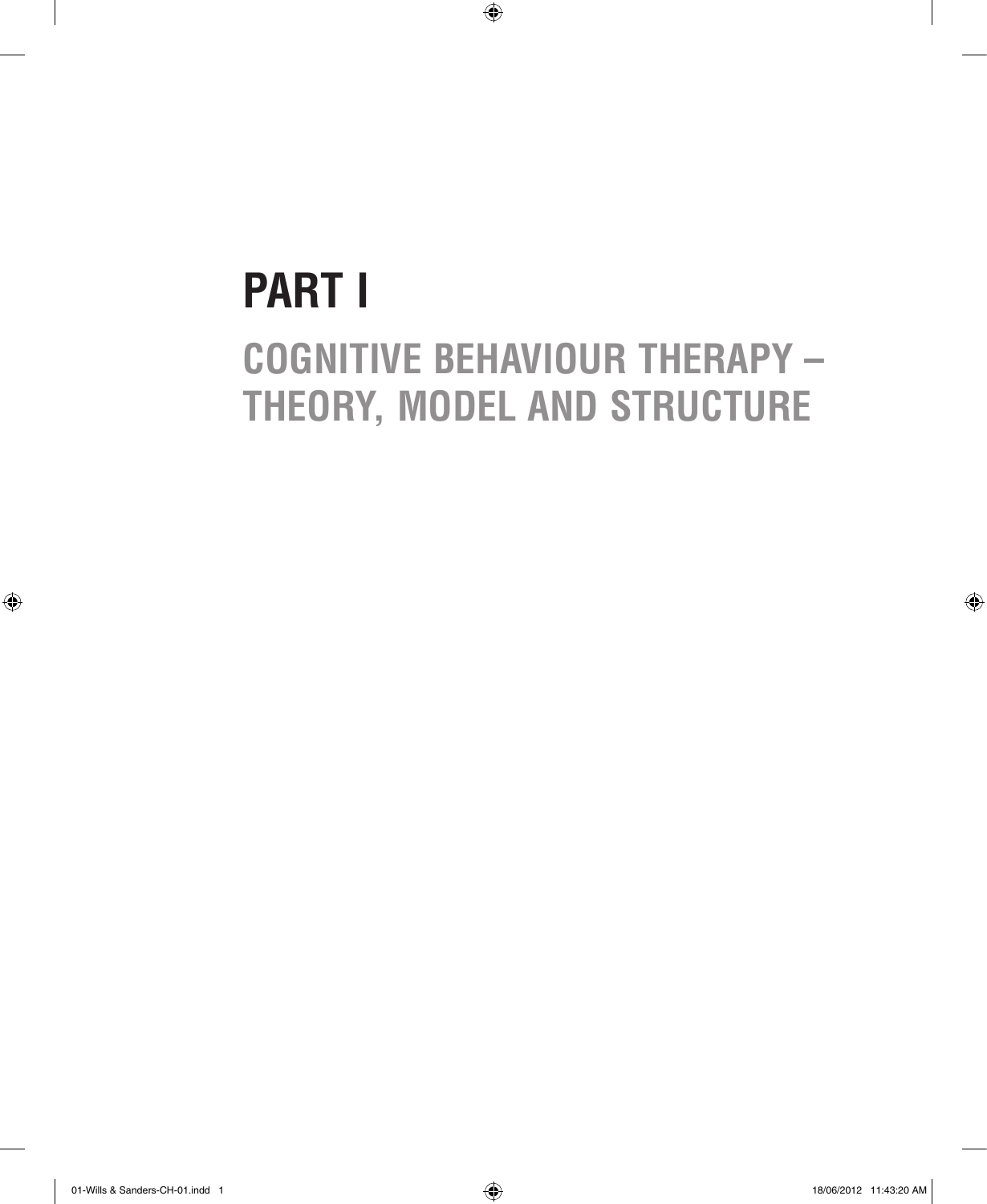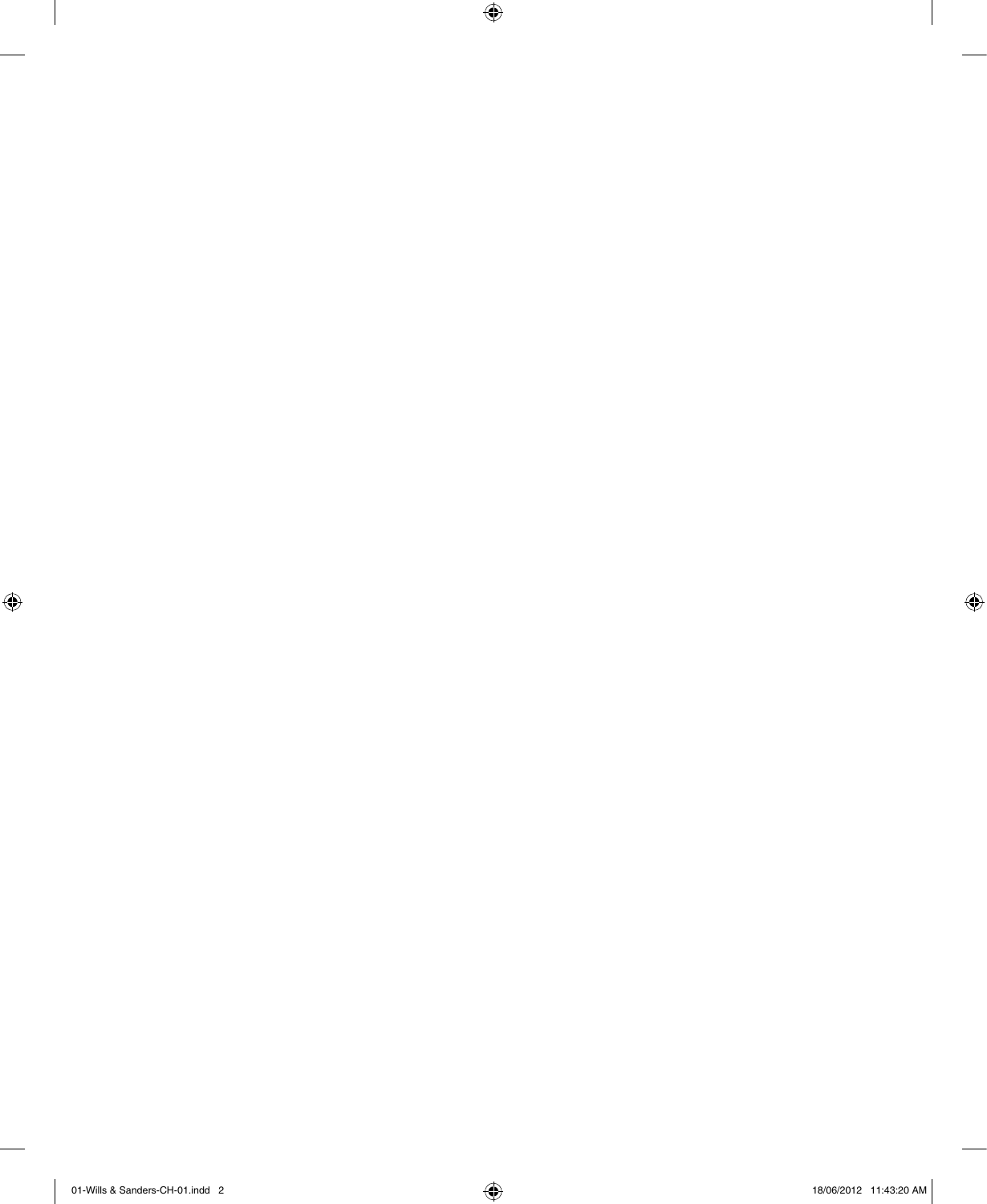⊕

Cognitive behaviour therapy (CBT), as developed by A. T. Beck and others, is built on the assumption that thinking processes both influence and are influenced by emotional and behavioural responses in many different psychological problems. Therapy therefore aims to modify cognitive, emotional and behavioural processes in an experimental way to test whether modification has positive effects on the client's difficulties. While clients may come to therapy asking for help with their negative thoughts, more often they come because they are feeling bad. Despite its focus on thinking, CBT is actually all about reaching and working with emotion. Cognitions and cognitive processes are emphasised because they can often provide direct and useful paths to relevant emotions. Furthermore, understanding specific thoughts, styles and processes of thinking can go a long way to explain negative feelings to clients, who may well have been experiencing them as incomprehensible and frightening. The way in which cognition influences emotion and behaviour is at the heart of CBT and the basis of both the early models, developed in the 1970s, and current theory and practice.

Since the first models evolved, both the theory and practice of CBT have been subject to continual and accelerating change and development. In this chapter, we look first at the foundational model of theory and practice and then at the subsequent developments leading CBT to what it is today. Such developments are now multifarious and include integration of the interpersonal and the therapeutic relationship within both the theory and practice of CBT. In addition, contributions have come from behavioural and cognitive theorists that have added new dimensions through increased understanding of the role of cognitive and emotional processes in psychological disturbance (Wells, 2009) and mindfulness in psychological change (Segal et al., 2002). After almost 50 years, the theory and practice of CBT are still developing, with what has been called the 'third wave' hitting the beach (Hayes et al., 2004). The chapter ends by looking at some of these new contributions, the 'third wave', bringing an experiential focus, mindfulness and acceptance to the practice of CBT.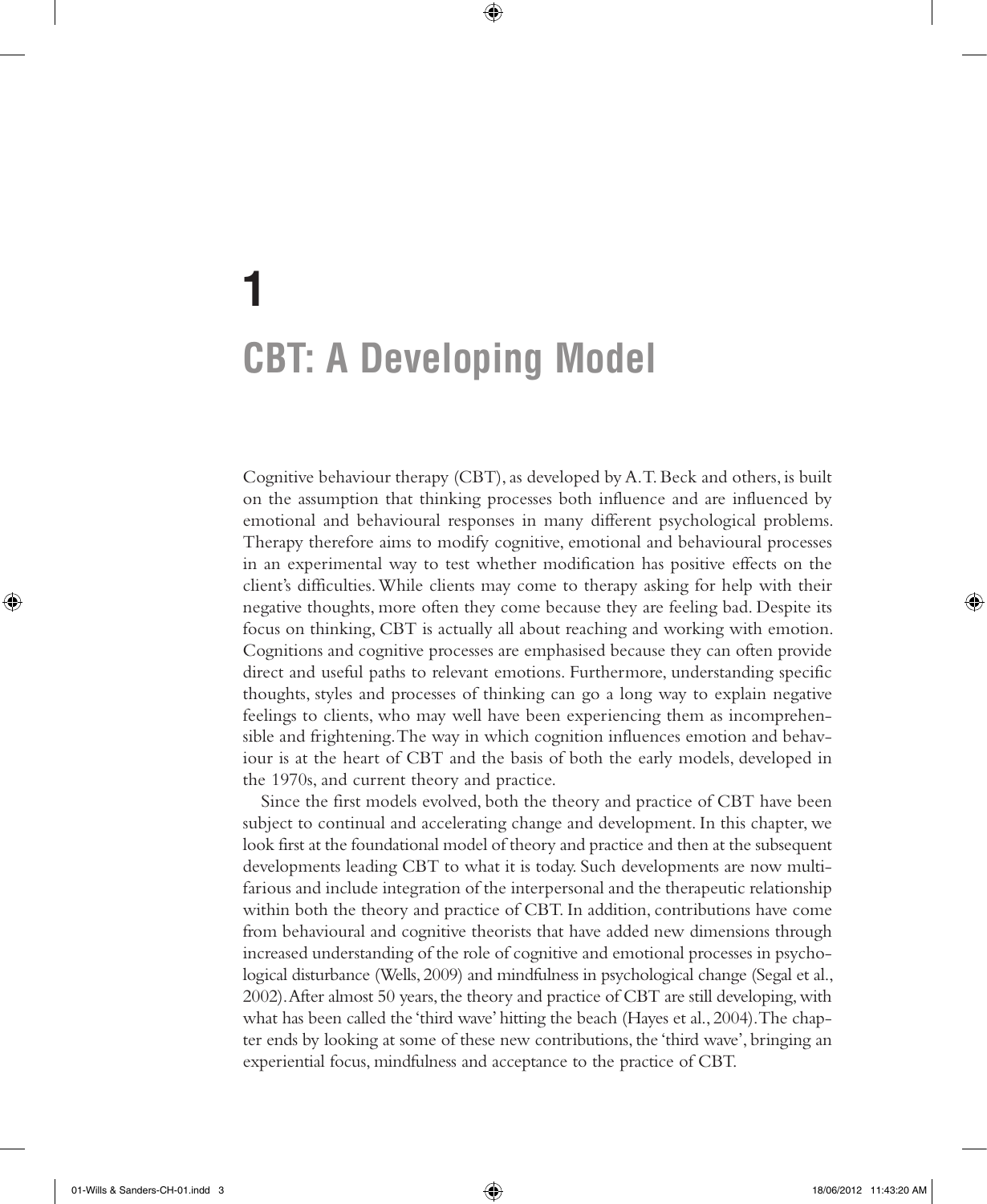## **FOUNDATIONS OF CBT**

With his two major publications of the 1970s, *Cognitive Therapy and the Emotional Disorders* (1976) and *Cognitive Therapy of Depression* (Beck et al., 1979), Beck, and his colleagues, established what many now regard as the original model of CBT. The model contained a theory of how people develop emotional problems; a model of how they could heal disturbance; and a model of how further problems might be prevented. The links between emotion and cognition were initially most clearly demonstrated in the treatment of depression; opportunely because depression is often regarded as one of the most frequently presented psychological problems. The model was also supported by what was, for the psychotherapy field, an impressive range of research validation for both its underlying constructs and its outcomes.

⊕

## **The Thought–Emotion Cycle**

A key aim in CBT is to explore the meanings that clients give to situations, emotions or biology, often expressed in the client's 'negative automatic thoughts' (NATs). The valuable concept of *cognitive specificity* (see www.sagepub.co.uk/wills for material on this and related definitions) demonstrates how particular types of thoughts appraise the impact of events on the 'personal domain' (all the things we value and hold dear) and thereby lead to particular emotions, as shown in Table 1.1. It is then possible to discern the influence that such thoughts and feelings have over behaviours – especially 'emotion-driven behaviours' (Barlow et al., 2011a). The appraisal of 'danger' to our domain, for example, raises anxiety and primes us for evasive, defensive or other reactions. The appraisal of 'loss' is likely to invoke sadness and mourning behaviour. An appraisal discerning 'unfairness' is likely to arouse anger and may lead to an aggressive response.

In themselves, responses to negative appraisals are not necessarily problematic and indeed are often functional: for example, we all know that driving carries certain risks and being aware of those risks may, hopefully, make us better drivers. Our specific appraisals of events may begin to be more problematic, however, as they become more exaggerated. If we become preoccupied with the risks of driving, and see ourselves as likely to have an accident, then the emotion of slight, functional anxiety becomes one of unease or even panic. Furthermore, if this feeling increases, the chances that driving ability is adversely affected also increase. Similarly, we may

| Appraisal           | <b>Emotion</b>      | <b>Emotion-driven behaviour</b> |
|---------------------|---------------------|---------------------------------|
| Loss to domain      | Sadness, depression | Search, mourn, grieve           |
| Threat to domain    | Fear, anxiety       | Fight, flight, freeze           |
| Violation of domain | Anger               | Attack                          |
| Expansion to domain | Delight             | Praise                          |

| TABLE 1.1 | Key themes: cognitive specificity |  |
|-----------|-----------------------------------|--|
|           |                                   |  |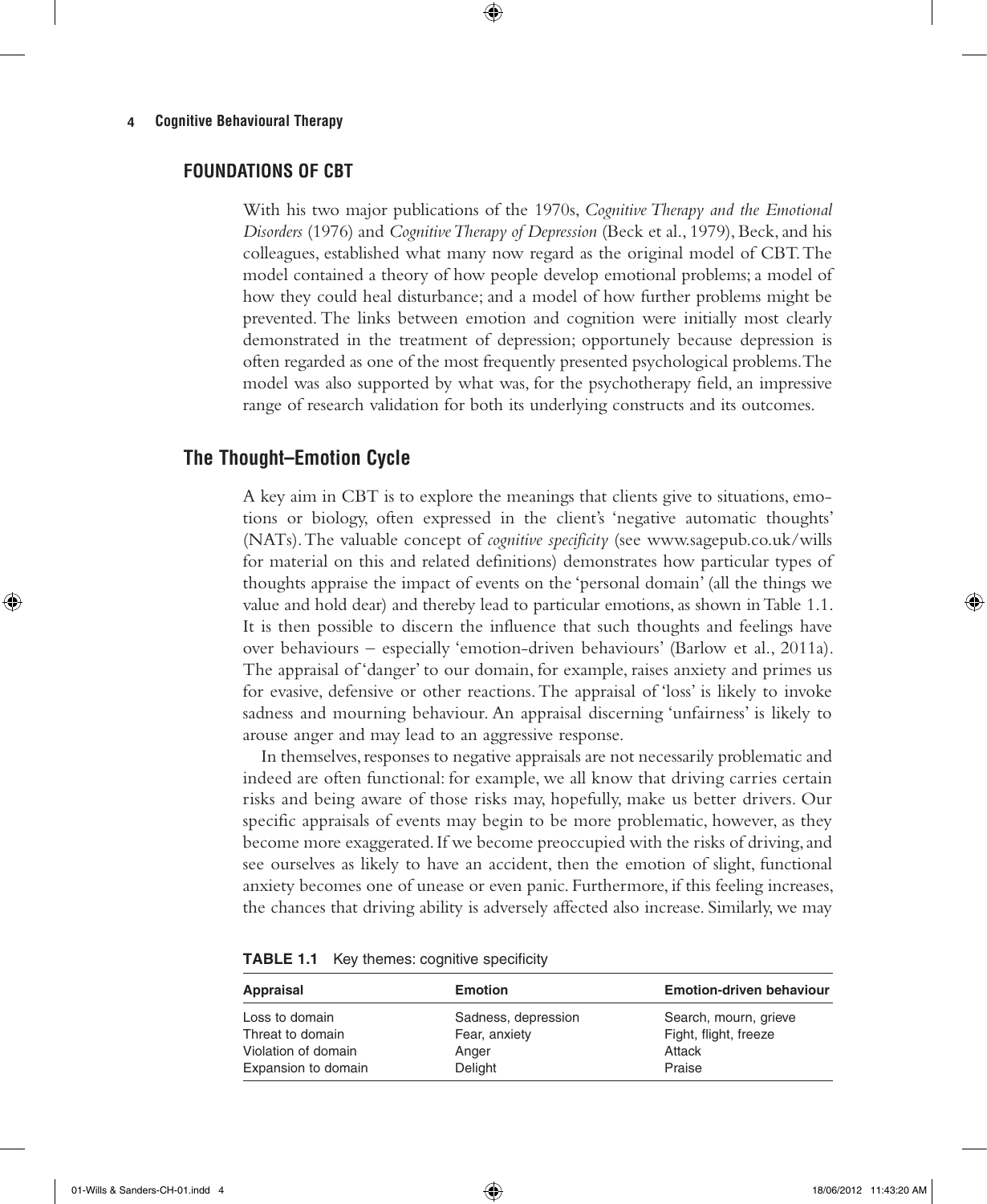feel a certain comforting sadness about a loss in our life, but if we begin to see the loss as a major erosion of our being, we could then feel corrosive depression rather than relatively soulful melancholy. If the depression cycle goes on, we tend to become lifeless, lacking energy and enthusiasm, and are thereby less likely to engage in things that give our life meaning; as a result we become even more depressed. In another example, appraising meeting people as 'worrying' raises anxiety and primes evasion and defensiveness. If we become preoccupied with the risks of meeting people and making faux pas, then a sense of reasonable caution can become unease or even panic. Furthermore, if this feeling increases, the chances of our making faux pas may increase, which further increases our anxiety and so maintains the problem.

⊕

The essence of the model is that there is a reciprocal relationship between emotional difficulties and seeing events in a way that is exaggerated beyond the available evidence. These exaggerated ways of seeing things tend to exacerbate negative feelings and behaviour, and may constitute a **vicious cycle** of intensifying emotionally driven thoughts, feelings and behaviours (see Figure 1.1).

Critics sometimes wrongly regard CBT as being based on generalised formulae that claim people are disturbed by their thoughts. In fact, good CB therapists understand each client in a highly individualised way. Rather than reducing clients' mediating cognitions to formulaic sets of 'irrational beliefs', a CBT approach aims to understand why clients are appraising events in particular ways and why they feel the way that they do. In Epictetus' famous dictum – 'People are disturbed not by events themselves but by the view they take of events' – external and internal (i.e., thinking about something) events are important because they are usually the triggers that set off the whole cycle of reaction. The same event, however, may impact differently on different people because, first, each individual has a different personal domain on which events impinge. Second, each person has idiosyncratic ways of appraising events because cognitions, perceptions, beliefs and schemas will



**FIGURE 1.1** A vicious cycle of thoughts, feelings and behaviour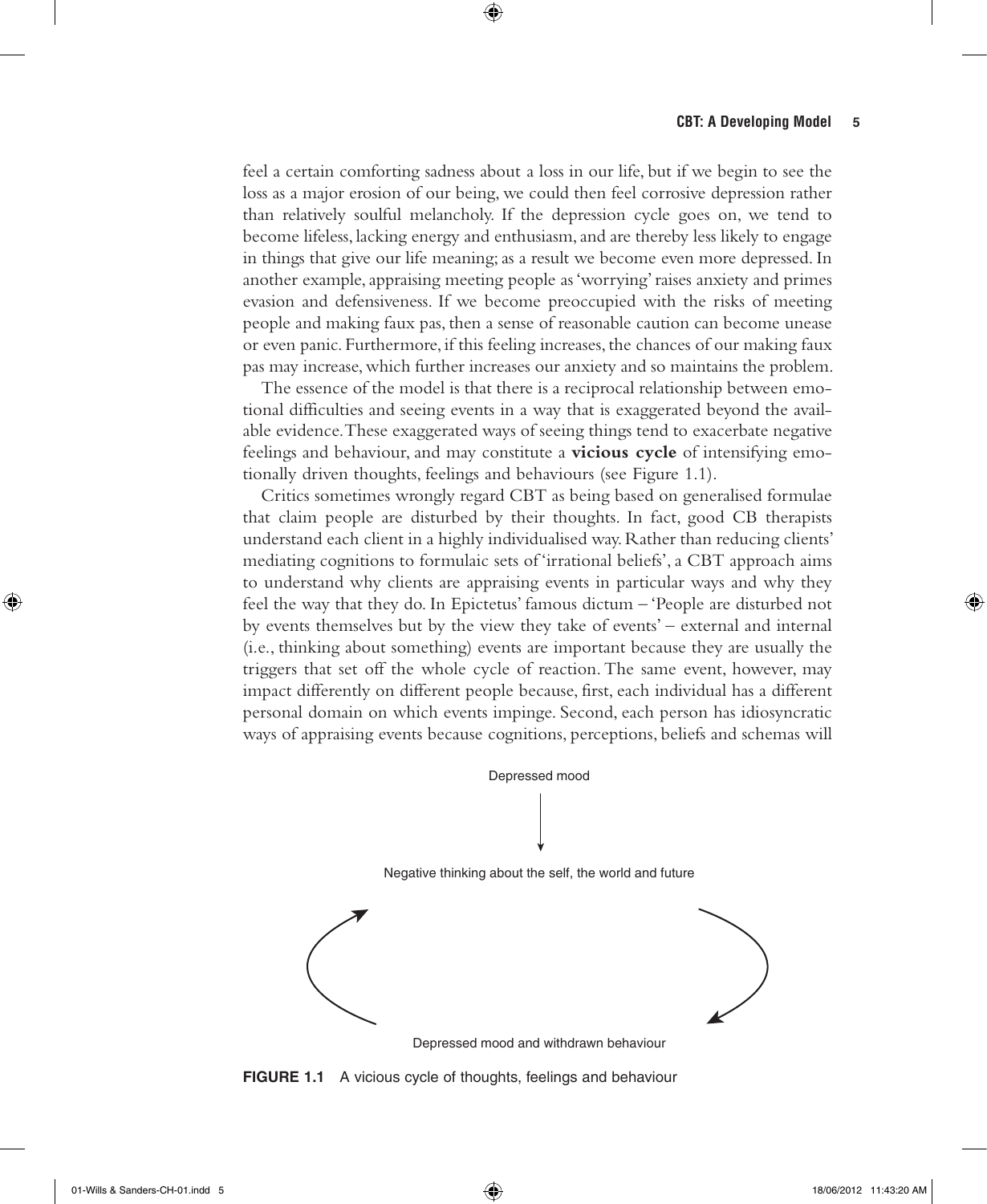have been shaped by that individual's unique personal experiences and life history. The aim of CBT is to understand both the person's personal domain and their idiosyncratic way of appraising events. Additionally, when we look to modify cognitions, it is probably impossible to completely erase negative thoughts. Pierson and Hayes (2007) make a valuable point when they say that it is not so much that clients have to *replace* a negative thought with a more functional one, but they are able to *follow* it with a more balanced thought – learning to allow the thought 'I am a failure' to be followed by another thought like 'Hang on, that's not the whole story!'. Another account of the process of cognitive change comes from Brewin et al. (2006), who suggests that different cognitions are available at any one point in time but some – the more functional ones – are often difficult for depressed clients to retrieve. In this account CBT does not directly change cognitions but rather changes the relationship between different cognitions in such a way that more helpful ones are retrieved.

⊕

While, on a simplistic level, a person's thoughts and emotions about an event may appear 'irrational,' the response may be entirely rational, given his way of seeing the world. As we look at new developments in CBT, we will see that it may be that the content of the thinking itself is not so problematic. It turns out that, perhaps in a good, democratic fashion, 'irrational' content is by no means confined to people with psychological problems. For example, the thoughts that are problematic for clients with obsessive-compulsive disorder (OCD) are shared by 90 per cent of the population (Rachman, 2003). OCD sufferers, however, pay attention to these thoughts in a different way. Non-sufferers can let them go: OCD sufferers cannot. Similarly, it seems that most people at times have the kind of intrusive thoughts that are a problem for 'worriers' (Leahy, 2005). People vulnerable to worry, however, will focus more time and attention onto the worries and will be less able to let them go (Wells, 2009).

## **Cognitive Distortions: Negative Thoughts**

Cognitive themes are expressed in specific thoughts. Rather than thinking in literal sentences, such as 'There is a loss to my personal domain', such themes are expressed in situationally specific cognitions (e.g., 'He finds me dull') that, when added together, amount to a theme (e.g., 'People find me tedious'). These themes become elaborated and maintained by the day-to-day 'dripping tap' effect of the client's 'negative automatic thoughts' (NATs). Often the client is barely aware of these thoughts until they are highlighted. Beck (1976/1989) discovered the constant commentary of negative thoughts when a client became anxious while talking about past sexual experiences. The client, however, revealed that it was not the fact of describing these experiences that was causing the emotional pain but rather the thought that Beck would think her 'boring'. In depression, thinking has a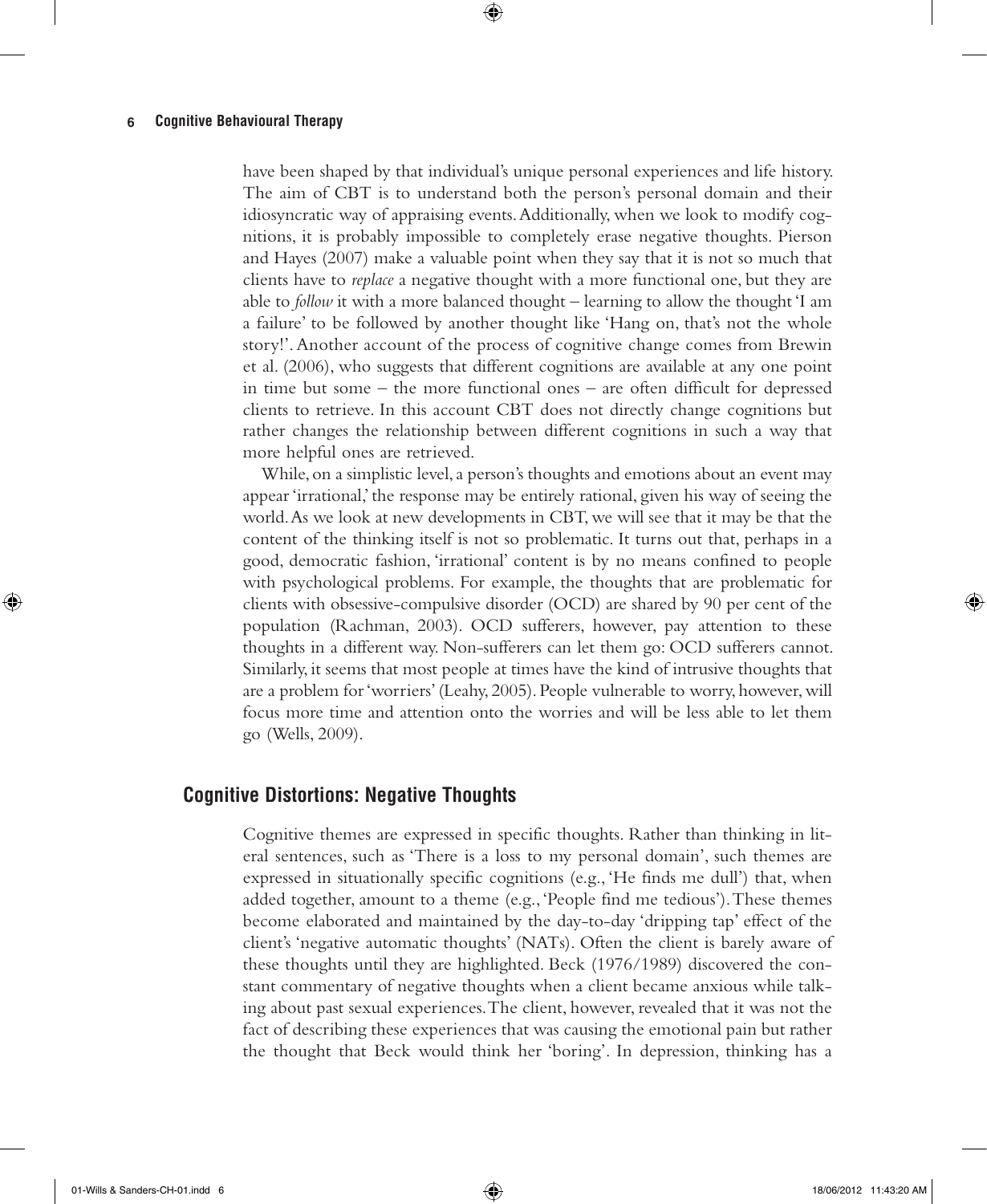characteristically negative and global tone centred on loss – not just of loved objects but of a sense of self-esteem and, crucially, for depression, a sense of loss of hopefulness about the world and the future. The triangle of negative views of self, of the world and the future comprise Beck et al.'s (1979) 'cognitive triad', in which the dynamics of depression operate.

⊕

In an early publication Beck (1976/1989) described a range of cognitive distortions, shown in Table 1.2. For example, the thought, 'I'm stupid', a common negative automatic thought in emotional disturbance, betrays 'all-or-nothing' thinking because it usually refers to a narrower reality – that people occasionally do some things which, with the benefit of hindsight, may be construed as 'stupid'. Depressed clients, however, will often go on to the globalised conclusion that this makes them a 'stupid person'. In this type of dichotomous reasoning, there are only two possible conditions: doing everything right and being 'not stupid' or doing some things wrongly and being 'stupid'. Thus the negatively biased person uses selfblame, thereby depressing mood even further in a vicious cycle.

In CBT clients and therapists work collaboratively to identify and label negative thoughts and to understand how thoughts interact with emotions to produce 'vicious cycles'. These are the first steps that enable clients to understand their emotions. When clients detect specific thoughts, it can be useful to ask them what effect these repetitive thoughts will have on their mood. Many clients will conclude that such thinking is bound to get them down. Thus the simplest form of the cognitive behavioural model links thoughts and emotions most relevant – salient – to clients' situations. Therapists can then look at the degree of 'fit' between thought and feeling – does the thought make sense of the feeling? Looking at Table 1.2, if you had the thought, 'I will lose my job', would you be likely to feel anxious and worried? Clients may also have 'favourite distortions' – and this may allow them to take the helpful 'mentalisation' (being able to understand the mental state of oneself or others) step whereby can say to themselves 'There I go – personalising things again!' As we will describe later such steps may be part of a wider ability to look at, defuse or decentre from negative thoughts from a new, more mindful position.

## **From Thoughts to Schemas**

NATs are unhelpful cognitions closest to the surface of consciousness and may refer only to a limited range of situations. Beck recognised, however, that there were also deeper cognitions that incline the person to interpret wider ranges of events in relatively fixed patterns. Originally Beck used the term 'constructs' (Kelly, 1955) to describe deeper cognitive processes but then preferred the term 'schemas' used by earlier psychologists (Bartlett, 1932) to describe them.

Schemas are not, of course, all problematic. For example, Bowlby (1969) describes how children who have experienced satisfactory attachment and bonding to primary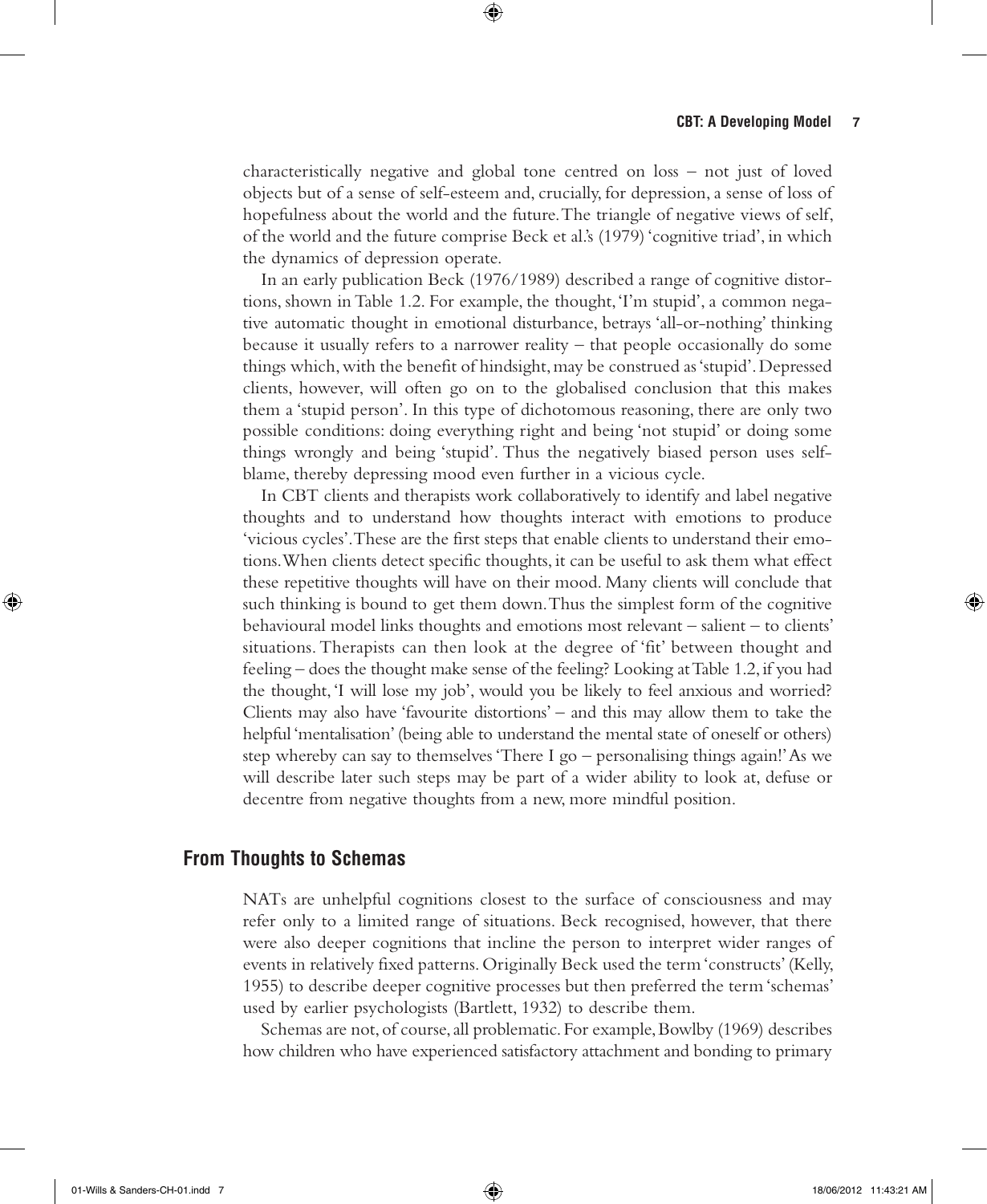| TABLE 1.2 | Common thinking biases |  |  |
|-----------|------------------------|--|--|
|-----------|------------------------|--|--|

 $\bigoplus$ 

| Type of<br>thought               | <b>Description and examples</b>                                                                                                                                                                                               |
|----------------------------------|-------------------------------------------------------------------------------------------------------------------------------------------------------------------------------------------------------------------------------|
| Black-and-white<br>thinking      | Seeing things in black-and-white, all-or-nothing categories, missing the 'grey'<br>areas:                                                                                                                                     |
|                                  | 'I don't measure up' (see Jane, p. xx)                                                                                                                                                                                        |
|                                  | 'Everyone else gets it right'                                                                                                                                                                                                 |
| Mind-reading                     | Concluding that other people are thinking a certain way:                                                                                                                                                                      |
|                                  | 'People must think I'm really stupid'<br>'Everyone thinks I'm boring'                                                                                                                                                         |
| Crystal ball                     | Looking into the future and making predictions:                                                                                                                                                                               |
| gazing                           | 'I will lose my job' (see Keith, p. xx)                                                                                                                                                                                       |
|                                  | 'She will leave me' (see Ben, p. xx)                                                                                                                                                                                          |
| Over-                            | Seeing a negative event as an indication of everything being negative:                                                                                                                                                        |
| generalisation                   | 'I didn't get the job - I guess I'll never get another job again'                                                                                                                                                             |
| Mental filter                    | Picking out a single negative feature and dwelling on it without reference to any<br>good things which might have happened:                                                                                                   |
|                                  | 'I had an awful day, my computer crashed and I couldn't do anything for the rest<br>of the day'                                                                                                                               |
| Disqualifying,<br>minimising the | Recognising something good in yourself or your life and rejecting it as invalid or<br>unimportant:                                                                                                                            |
| positive                         | 'I'm a good mother to my kids but that doesn't matter, anyone can do that<br>Or shrinking it inappropriately:                                                                                                                 |
|                                  | 'f ve been promoted at work, but it is not a top firm so it doesn't count                                                                                                                                                     |
| Magnification or                 | Exaggerating the importance/significance of events:                                                                                                                                                                           |
| 'drama queen'                    | 'f ve got a pain in my chest, it must mean I'm having a heart attack and am<br>going to die'                                                                                                                                  |
|                                  | 'I can't find my keys, I must be losing my mind'                                                                                                                                                                              |
| Emotional                        | Assuming that what you feel is true:                                                                                                                                                                                          |
| reasoning                        | 'I feel like a bad person, I must be a bad person'                                                                                                                                                                            |
|                                  | 'I feel like I'm dying so I must be'                                                                                                                                                                                          |
| Unrealistic<br>expectations      | Using exaggerated performance criteria for yourself and others. Using 'shoulds'<br>and 'oughts' in your expectations of yourself and your demands of others:<br>'I should always be interesting when talking to other people' |
| Name-calling                     | 'I must keep going even though I'm tired'<br>Attaching a highly emotional negative label to yourself or to others:                                                                                                            |
| and labelling                    | ʻldiot<br>'Silly cow'                                                                                                                                                                                                         |
| Self-blame                       | Seeing yourself as the cause of a bad event for which you were not responsible:<br>'She's looking cross, I must have upset her'                                                                                               |
| Catastrophising                  | Predicting the very worst:                                                                                                                                                                                                    |
|                                  | 'Nothing is ever going to work out for me again'                                                                                                                                                                              |
|                                  | 'This lump in my breast must be cancer, the treatment won't work and I'll die a<br>horrible death'                                                                                                                            |

caregivers will develop a basic set of rules or schemas that contain the inner working model that 'people can generally be trusted'. If people with 'trust schemas' meet untrustworthy behaviour in others, they are likely to think 'Something went wrong there, I may have to be more cautious in future', which is an adaptive response. When people with 'mistrust' schemas encounter untrustworthy behaviour, however, they

 $\bigoplus$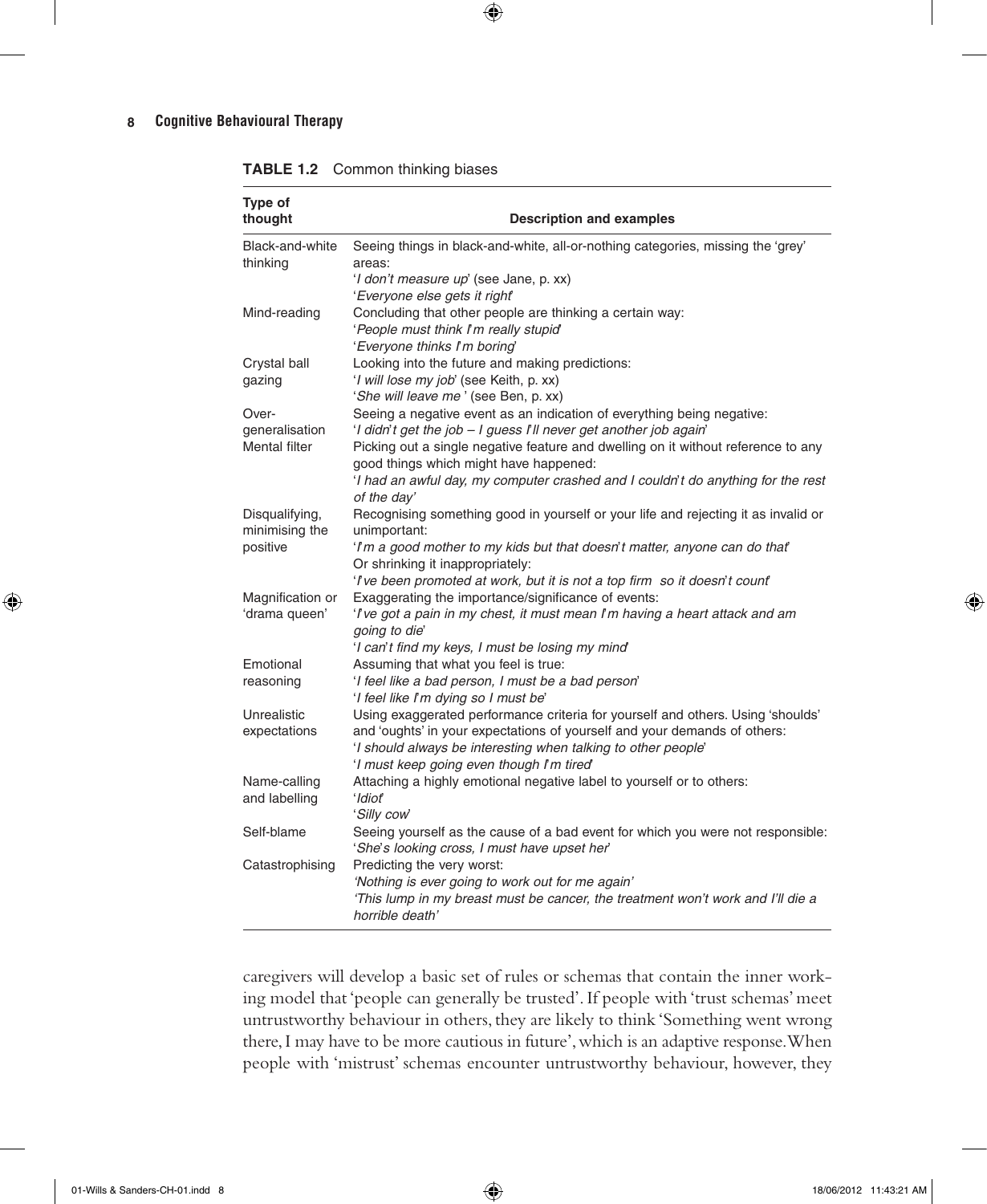are likely to conclude 'I was right. You can't trust anyone. I won't do so again', which is an overgeneralised and, therefore, less adaptive response.

⊕

Negative schemas are seen as underlying NATs. Unhelpful assumptions – conditional core beliefs – are operationalised into 'rules of living' and sometimes termed 'intermediate beliefs'. They are contained within schemas, are triggered by events and lead to NATs. Sometimes the assumptions persist after NATs and the other symptoms of depression have abated and may then be targeted as a method of preventing later relapse back into depression. Whilst these different levels of cognition are conceptually clear, in practice they are usually identified from client self-reports and therefore it is not always easy to know if the thought 'I am a failure' is truly a core belief or a thought that applies to only limited situations.

As CBT developed, schemas were given a more significant and autonomous role in therapy. It is important to remember when working with schemas that they are not concrete objects and may be better understood as 'schematic processes'. It has been difficult for CBT researchers to show the autonomous existence of these processes but the schema concept remains useful one (Wells, 2000).

So far we have established that there are strong links between thought and feeling. We do not argue, as Beck did not, that they are *causal* links, but are best understood as two-way processes. Clients are likely to experience the links in this reciprocal way. Thoughts and feelings are often experienced as a unitary phenomenon, so it is likely that our labelling of 'thought' and 'feeling' is more a useful heuristic (speculative formulation to guide investigation and/or problem-solving) device for therapy than a truly knowable reality. Although our Figures and Tables are also heuristic devices and show clear relationships between thoughts and feelings, it is increasingly realised that the actual sequences are highly complex (Le Doux, 1998).

# **The Role of Behaviour in Disturbance**

Problematic behaviours are best understood in relation to their role in reciprocal reinforcement in the vicious cycle by way of thoughts, feelings and actions. Thoughts and emotions have built-in action dispositions, so that behaviours may seem to come as instantaneous reactions – 'I could have kissed him'. Often, becoming aware of thoughts and feelings accompanying behaviour is helpful to clients, enabling them to respond with less automaticity and therefore less problematically. Equally, behaviours have independent effects on thoughts and feelings. 'Act as if' we felt confident can result in feeling more confident, so that a client can learn 'to act his way into a new feeling' (Izard, 1971: 410). Behavioural responses often play the role of final link in the chain, locking and maintaining the whole sequence of thoughts, feelings and behaviours into persistent, and unhelpful, patterns. This often happens because the concrete behaviours produce environmental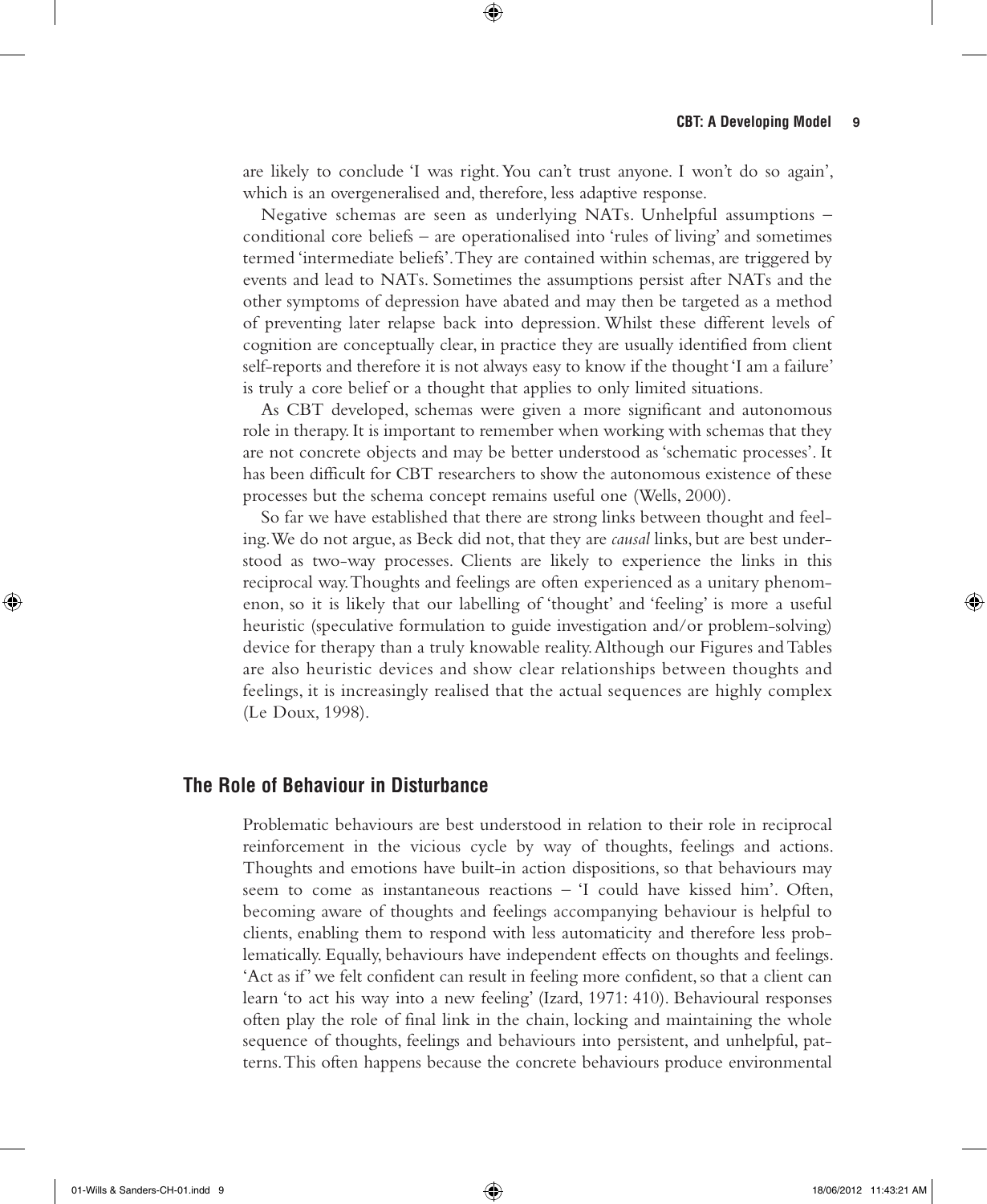consequences: see the examples of linked negative thoughts, feelings, behaviours and consequences that follow. In the first example, the sequence mainly affects the client's internal experiences, while the second has notably interpersonal affects.

## **CASE STUDY Keith**

Keith was a 40-year-old IT project manager in the Civil Service and had experienced recurrent dysthymia since his teenage years. His current depression had lasted for 2 years, since the threat that his work section would be outsourced. He worked hard but was isolated at work, often staying late and taking work home. He considered that his performance had deteriorated, making him vulnerable to redundancy. Keith's pattern is shown in Figure 1.2.

 $\bigoplus$ 



## **CASE STUDY Ben**

Ben's mother died when he was 12 years old. He came to believe that 'Nothing lasts – people leave you'. Now when he meets potential girlfriends he feels anxious because he cannot help imagining them leaving him. He then tends to become 'over the top' – endlessly and dramatically declaring his love – with the ironic consequence of making his girlfriends uneasy and less likely to stay in the relationship. Ben's vicious cycle is shown in Figure 1.3.

⊕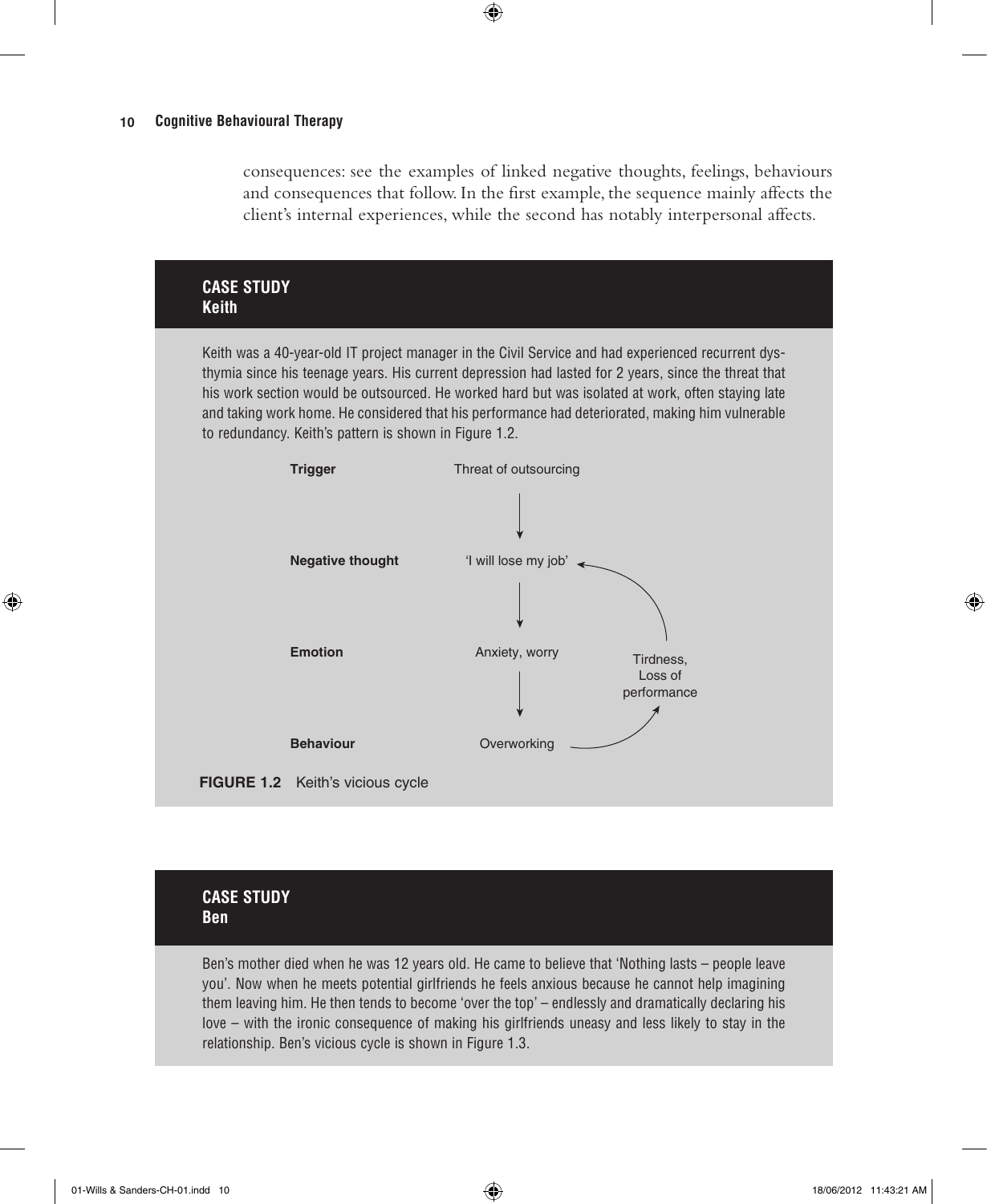

 $\bigoplus$ 

Clients are often puzzled by their emotional and behavioural responses to situations – 'I cannot understand why I get drawn into doing that' is a common reaction. The whole cycle of thought, feeling and behaviour is made more concrete and understandable when therapist and client actually draw the vicious cycle onto paper or whiteboard. This can mark beginnings of formulation. Concreteness and clarity in formulation enhance the prospects of change. Formulating diagrams may be given to clients to take home and think about or work on, perhaps as homework assignments. The process of formulation is described in detail in Chapter 3. Formulation diagrams can extend to wider uses in therapy, including linking different parts of the vicious cycle to potential therapeutic goals and targets (see Figure 1.4).

Behavioural approaches in CBT have been refreshed by the 'new behaviourism', which has added strong new concepts and methods to our work: these will be described throughout the book and especially in Chapter 6.

# **The Original Model of the Therapeutic Relationship**

CBT aims to be an accessible and practical mode of therapy, one that can be related to pragmatic common sense (Wills, 2009). One attraction is its immediacy, achieved by the way the model fits with the client's experience. Formulation often

♠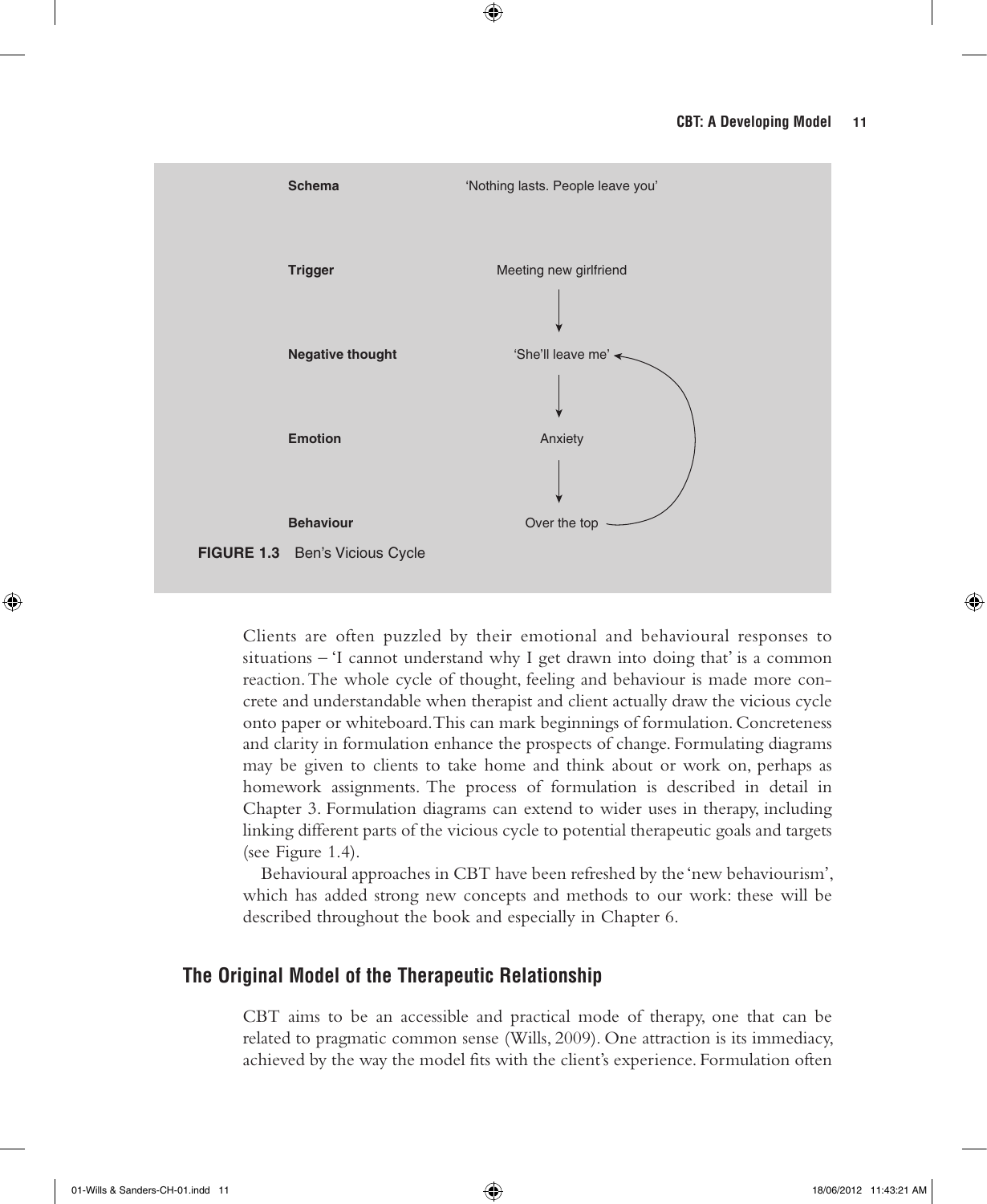

 $\bigoplus$ 

**FIGURE 1.4** Vicious cycle with therapy targets (Dryden & Branch, 2011)

appears relatively simple and straightforward to students of the approach. CBT terminology may sometimes belie the complexities and sophistication of the model. It is congruence between the model and clients' experience, however, that enables the therapy to make sense to them. The basic therapeutic processes of CBT specified in early models and largely continued in recent developments involve three interacting elements: a *collaborative therapeutic relationship*, a *scientific, empirical method* and a *parsimonious form of therapy*.

In Chapter 3 of *Cognitive Therapy of Depression*, Beck and colleagues describe a view of the *therapeutic relationship* which draws heavily from Carl Rogers, stressing the 'core conditions' of 'warmth, accurate empathy and genuineness' (1979: 45). They add, however, that these conditions are not in themselves sufficient to produce optimum therapeutic effect. Trust, rapport and collaboration are also needed. It is the concept of collaborative empiricism that marks the point of departure from Rogers:

In contrast to 'supportive' or 'relationship' therapy, the therapeutic relationship is not used simply as the instrument to alleviate suffering but as a vehicle to facilitate

⊕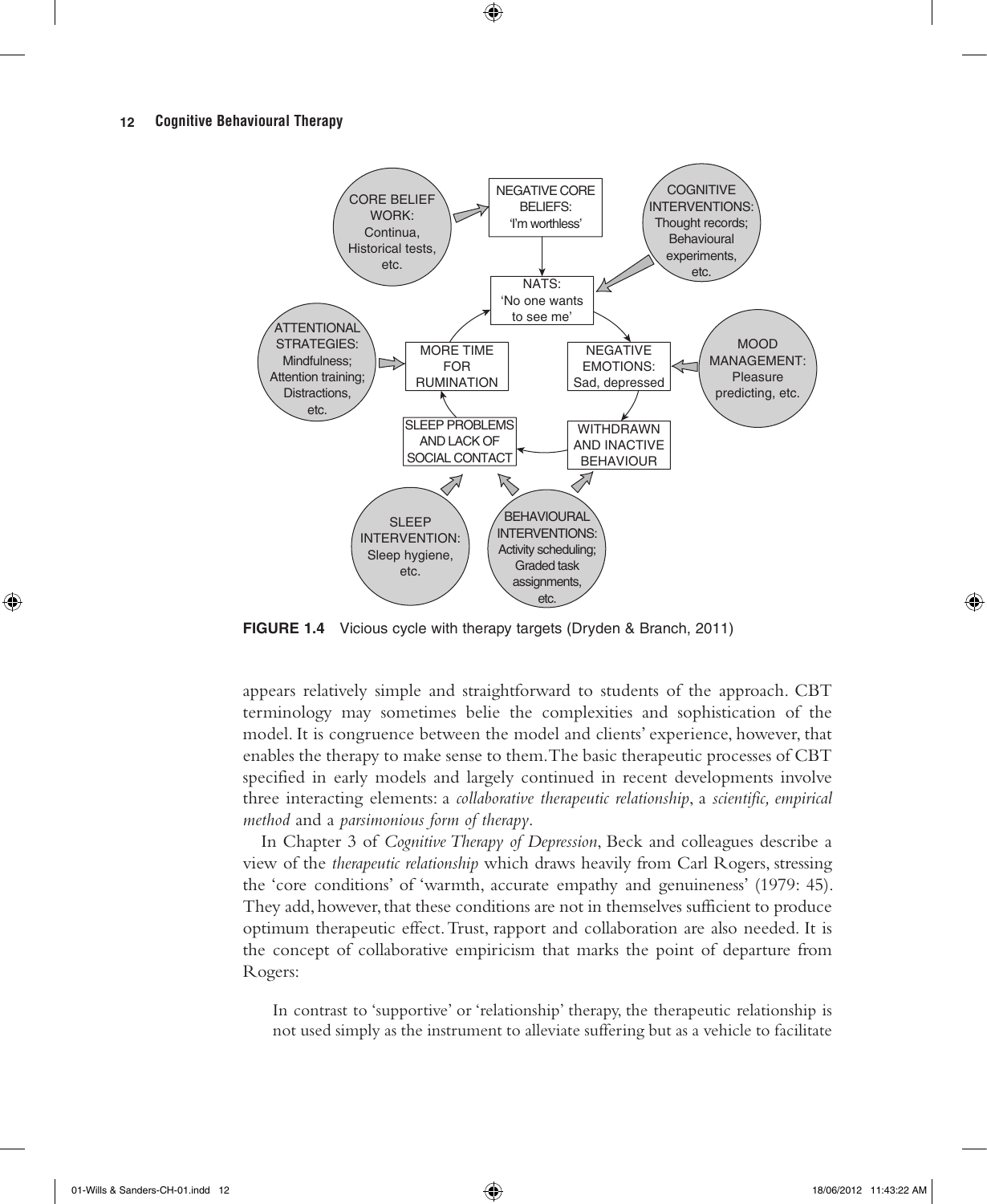a common effort in carrying out specific goals. In this sense, the therapist and the [client] form a 'team'. (Beck et al., 1979: 54)

⊕

The emphasis is on a working relationship: one that perhaps carries with it a little of the Protestant work ethic, and offers a contrast to therapies which stress the importance of 'being' rather than 'doing' in the relationship with the client – though with advent of mindfulness into CBT, this balance could be shifting. The nature of the cognitive and behavioural work to be undertaken is that of identifying and modifying unhelpful cognitive and behavioural processes respectively. More recently there has also been increased emphasis on the need for 'interpersonal sensitivity' in CBT (Wills, 2008a).

A second axiom of the therapy process concerns CBT as *a scientific and empirical form of therapy*. The client's problem is first collaboratively assessed, and then therapy proceeds from the findings of this assessment. As will be discussed in greater detail in Chapter 3, assessment involves full understanding of the presenting symptoms and underlying factors, allowing a clear direction for the therapy. The 'base line' of current functioning is established so that the outcome of therapy can be monitored, using tools such as the Beck measures for depression – the Beck depression inventory (BDI) – and for anxiety – the Beck anxiety inventory (BAI). By the time the usual allocation of around 12–20 sessions (for depression; 5–12 for anxiety) is coming to an end, the scores should be considerably reduced.<sup>1</sup> CBT can be regarded as a series of scientific 'single case experiments' (Kirk, 1989). The monitoring of therapy should not be determined by dogmatic use of tick-box scores, however: it also needs to take account of client feedback and other factors. A final aspect of the scientific approach is the *relatively*<sup>2</sup> standardised form of therapy. The degree to which the therapist appropriately stays with prescribed interventions and yet also applies them individually and artfully nearly always varies. Competence in the use of CBT skills is assessed using measures such as the Cognitive Therapy Scale (CTS) and its revisions (James et al., 2000; Young and Beck, 1980, 1988) – though much remains to be learnt in this area (Wills, 2010). Measures of competence ensure that CBT is conducted with *relative* consistency across different settings of therapy.

The third aspect of the therapy process is the relative *parsimony* (achieving the greatest benefit from the least effort) of CBT. Parsimony involves commencing work at symptom level and advancing to work on the level of underlying belief as appropriate: such as, when 'historical' issues keep coming up or when clients themselves want to work at that level. A typical example of parsimonious treatment is seen in the use of behavioural activation with depressed clients, for whom behavioural withdrawal is often a profound cycle which reinforces the maintenance of low mood and depression. Additionally, clients may initially be too depressed for cognitive 'insight' interventions. Therefore, CBT with depressed clients often starts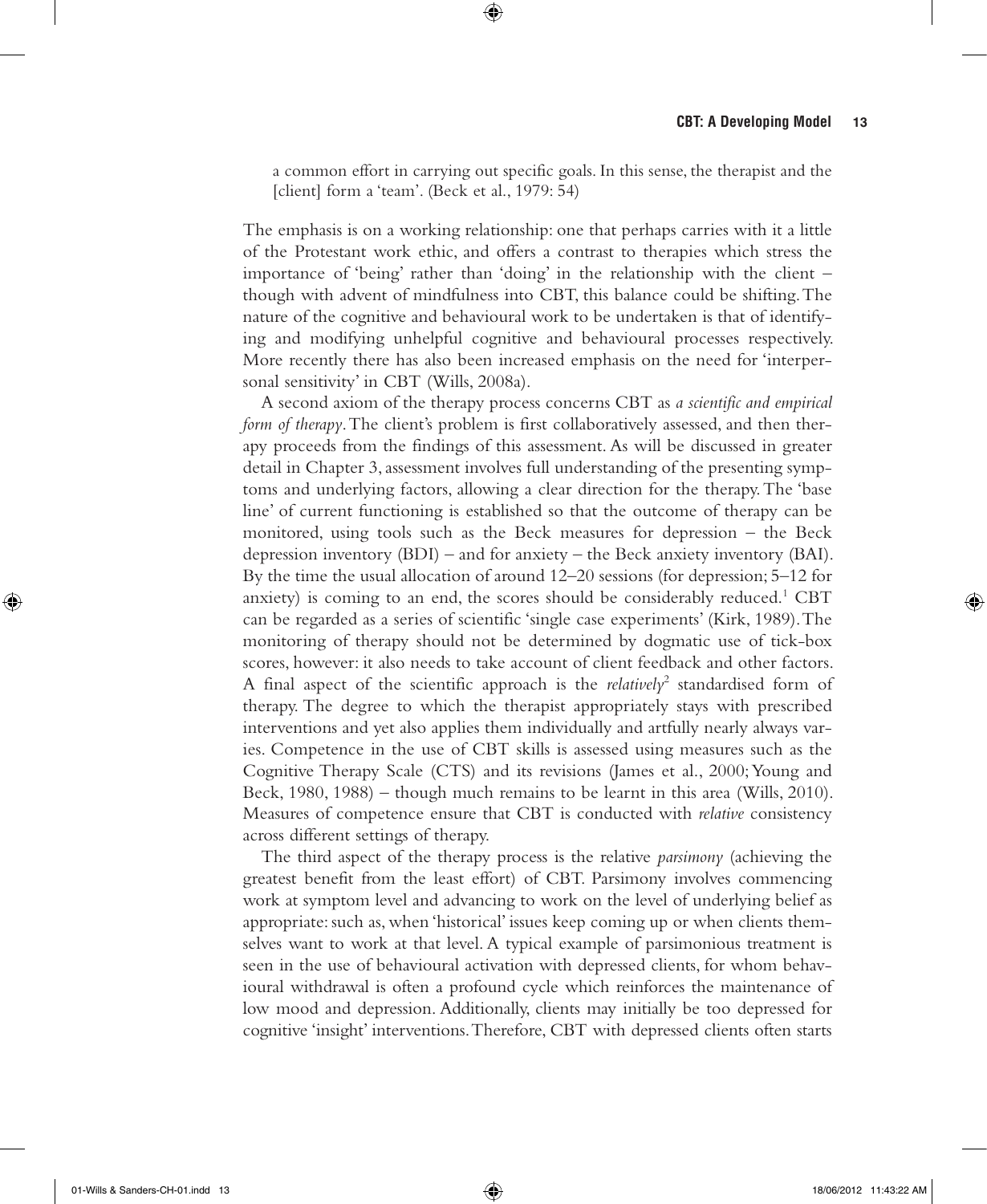at the behavioural level, moving to working on cognitions and underlying assumptions and beliefs when behavioural approaches have produced some improvement in mood (Fennell, 1989). Clients would typically be encouraged to schedule activities and then try to insert more 'achievement' and 'enjoyment' into their days. The overall aims of these behavioural tasks and experiments are to engage in constructive behaviour and to loosen the grip of 'depressogenic' thinking. Pleasurable activity is helpful in its own right but can also be used to test and disconfirm clients' NATs, such as 'I never enjoy things any more'. It is usually more possible then to address negative thoughts and beliefs directly as mood lifts.

⊕

The parsimonious approach is also evident in the recommendation that therapists start work at the most accessible level of cognition – that of automatic thoughts – and only later work at the deeper levels of assumptions, core beliefs and schemas. The great array of both behavioural and cognitive techniques gives flexibility to 'mix and match' therapeutic interventions. Good CBT should, however, always be carefully fitted to the needs and wishes of the individual client, and this allows therapy to proceed in a way that is highly interpersonally sensitive (Wills, 2008a).

## **THE DEVELOPING CBT MODEL**

Since Beck's original cognitive model of psychological problems, a number of new ways of thinking about psychological processes have been integrated into CBT. One area of development concerns the integration of an interpersonal perspective into the model (Gilbert & Leahy, 2007; Wills, 2008a). Other developments have seen more explicit integration of work on 'transdiagnostic' cognitive processes into CBT (Harvey et al., 2004; Barlow et al., 2011a) and that of meta-cognitive therapy (Wells, 2009), acceptance-based and mindfulness-based models (Hayes et al., 2004; Segal et al., 2002).

# **Interpersonal Processes and the CBT Model**

Various authors (Safran & Muran, 2000; Gilbert & Leahy, 2007; Wills, 2008a) have emphasised how the client's issues outside therapy can be worked through in the therapeutic relationship itself. They follow on from the earlier work of Guidano and Liotti (1983) and especially integrating Bowlby's (1969, 1973) attachment theory into CBT (Liotti, 2007). These approaches recognise the strong imperative for humans to relate to each other. Relatedness and affiliation have crucial survival value not only to the infant during the long period of dependency but also to all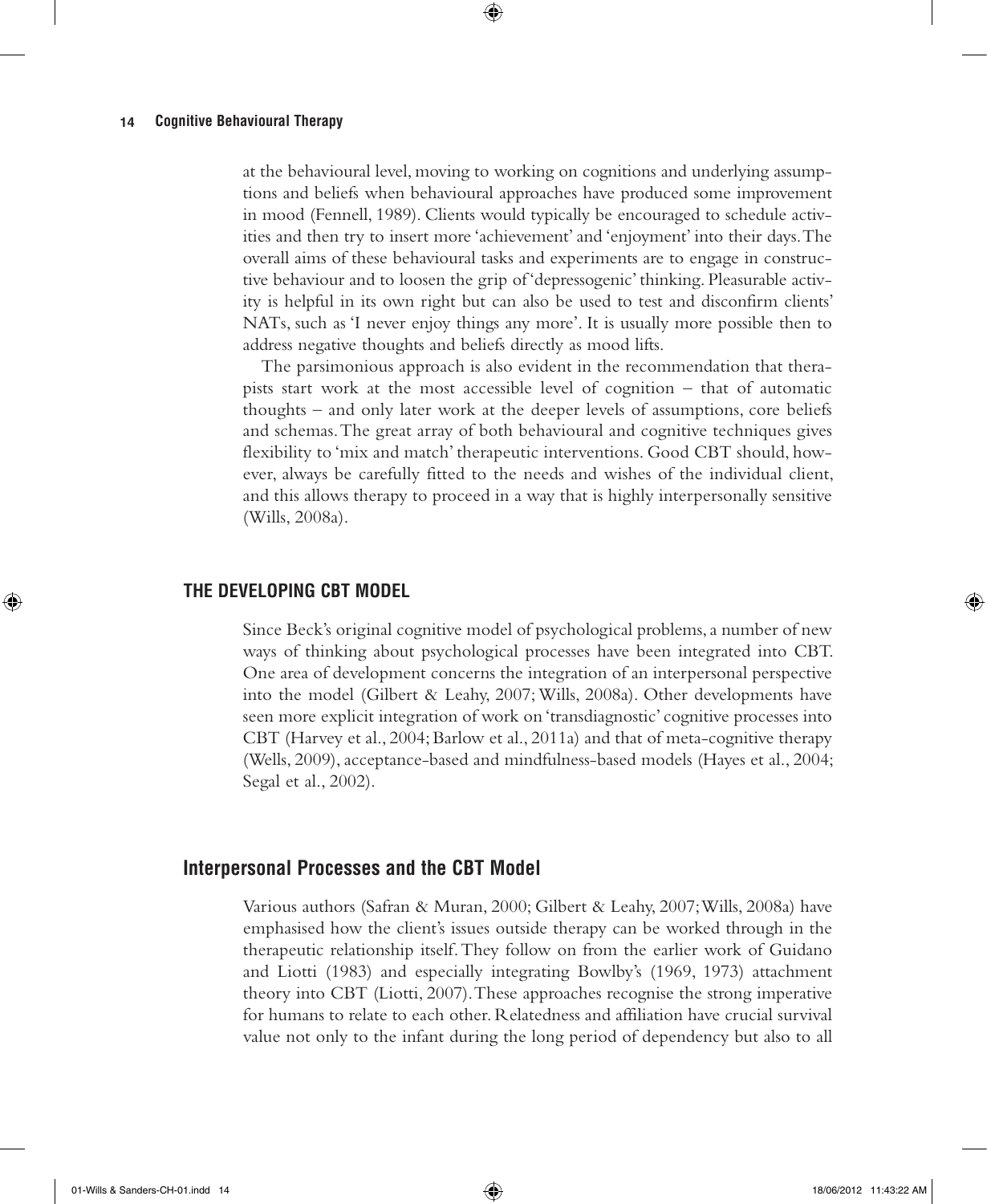of us, as our lives are usually dependent on large degrees of social cooperation. Attachment behaviour is seen as a 'wired-in' propensity of human behaviour, evident right from the first moments of a newborn baby's experience. Infants quickly develop the ability to send and receive attachment-based communications with caregivers. Misattunements in attachment information, if persistent, can have a highly negative effect on development. A key process in attachment is that children seem to learn emotional regulation styles from caregivers (Leahy, 2011) – a factor that seems to inextricably link two key elements in 'emotionally sensitive CBT' (Wills, 2008a).

⊕

As a result of our imperative to relate, many core beliefs and assumptions about life and the world are likely to be interpersonal (Wills, 2008a). Attachment schemas are internalised and may become persistent, independently of subsequent experience. They can therefore become locked into a cognitive-interpersonal style.

# **CASE STUDY Mary**

♠

Mary remembered her childhood as one in which she did not get the parental recognition that her siblings did. She summed this up in the core belief 'I do not measure up'. Consequently she developed a strong desire to please others during her childhood. Forty years later, she could not understand why work colleagues 'didn't respect her'. Her tactic was to try hard to please them and to win their respect. Unfortunately, as often happens with this tactic, it made her colleagues irritated and actually less respectful of her. Her overly pleasing behaviour was also evident in the therapy room, but here we were able reflect on its nature and significance in a non-judgemental way.

As Harry Stack Sullivan (1954) pointed out, clients' attempted solutions may be part of the problem: that is, clients, understandably, try to counter unhelpful beliefs, yet in ways that only lead to their perpetuation. Therapists' assessments include appraisal of how pervasive these patterns are and whether they are replayed within the therapeutic relationship itself. Wills (2008a) suggests that therapists need to be aware of 'interpersonal signals', not only because awareness facilitates the therapeutic process but also because such signals can prove reliable guides to the contours of the client's interpersonal terrain. We turn again to Mary.The first time that the therapist met Mary, she asked a lot about his qualifications. The therapist made a standard interpretation of her actions: that they might conceal an anxiety about trust. In a later discussion, however, Mary explained that her inquiries were linked to her cognitiveinterpersonal belief that 'People will only be interested in me if I am even more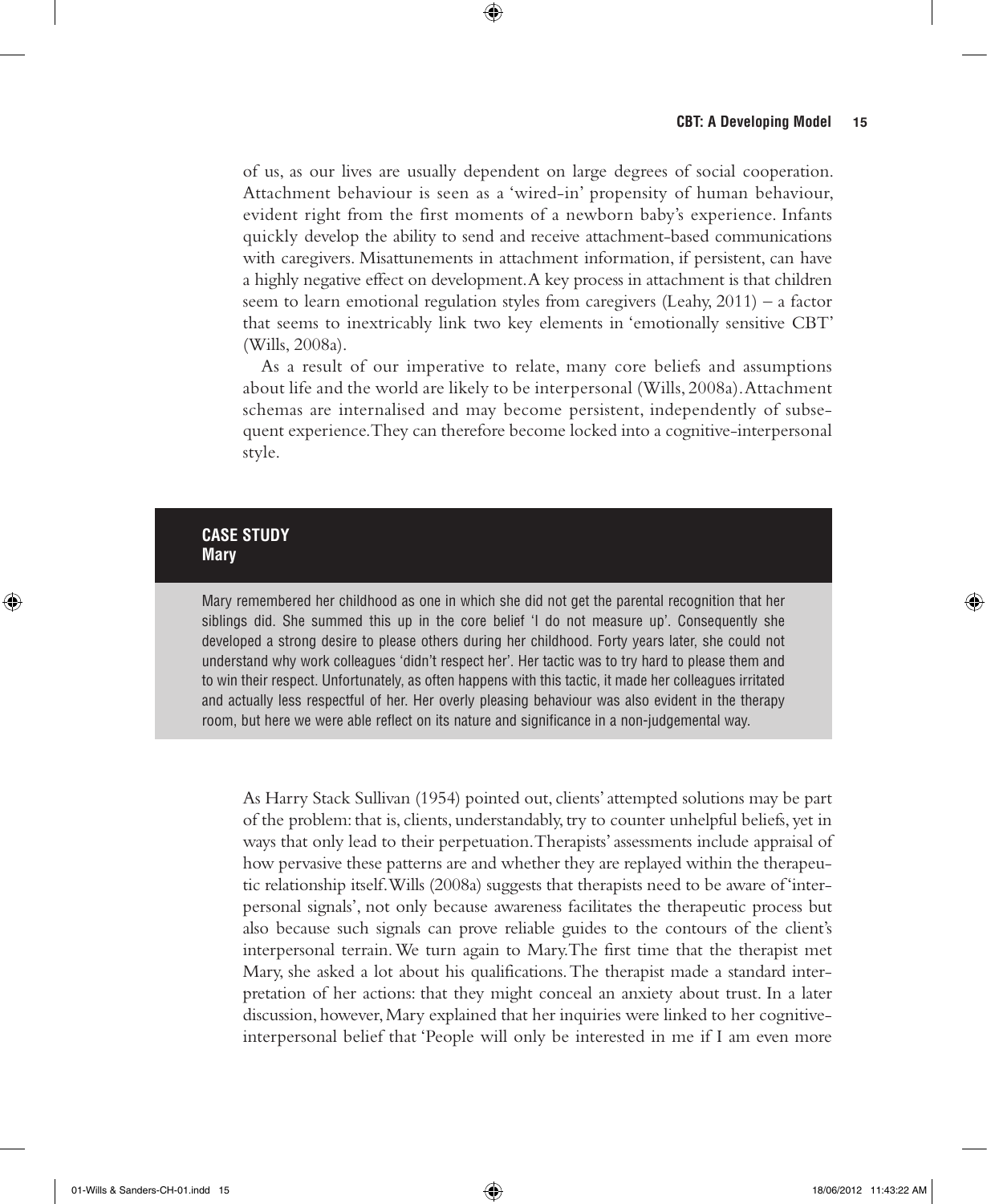interested in them first'. In training on sales techniques, she had been taught that customers were more likely to buy from her if she showed interest in them first. A look back at the previous extract on her childhood shows how well this belief fitted into her existing cognitive-interpersonal schema 'I am only able to gain love and respect by pleasing people'.Wills (2008a) argues that interpersonally sensitive CBT is also founded on a thorough understanding of the therapeutic significance of 'felt meaning' and the deep emotions of affiliation. It should now be recognised that there was at least a grain of truth in criticism that earlier models of CBT were overly rationalistic and utilitarian in their approach, often seeming to view painful emotion as something to be 'brought under control'. There has, however, been a growing realisation in most forms of CBT that, as Beck has long said, emotion is the key to successful therapy and further that attempts to 'control' emotions often have unintended negative consequences. Even negative emotions such as depression can serve the purpose of directing attention to difficult areas in clients' lives; the problem is not so much that such emotions occur but that they persist longer than is helpful to clients.

⊕

The omnipresence of emotionally significant material in therapy can be linked to the importance of interpersonal schemas. These schemas are likely to have been encoded in highly emotional ways, so unless the therapeutic process activates these emotions, processing cold meaning alone is unlikely to have much therapeutic impact. Salient interpersonal beliefs may have been established in the client's earliest days and therefore influential material is encoded in non-verbal ways (see 'The Cloud' on p. xx [folio 320 or thereabouts]). Non-verbally encoded meanings may be left untouched by directly verbal interventions. This again highlights the role of the therapeutic relationship, especially as a context within which 'interpersonal signals' may be reviewed as possible samples of clients' interpersonal styles. The importance of interpersonal schemas and their role in the therapeutic relationship can now be more fully integrated into CBT. This changes CBT from being a therapy in which the therapist could appear as the stereotyped cool, detached, logic-chopping technician, to a therapy in which '*feeling* and thinking and behaving' are *all* central concerns. Therapists must have crucial awareness of how the clients' issues may be acted out in the 'here and now' of the therapeutic relationship itself, as well as in clients' lives outside therapy. Such awareness demands selfknowledge; awareness was emphasised more commonly in other therapies but is now also recognised in CBT (Bennett-Levy, 2001; Grant et al., 2004). A new impetus has also come from new behavioural models of how psychological change can be enhanced by clearer recognition of the therapist's interpersonally rewarding qualities (Tsai et al., 2009) and the benefits of 'disciplined personal involvement' with clients (McCullough, 2006).

In many ways, however, these new developments leave much of the original structure of CBT as it was. The difference lies in the quality of what goes on inside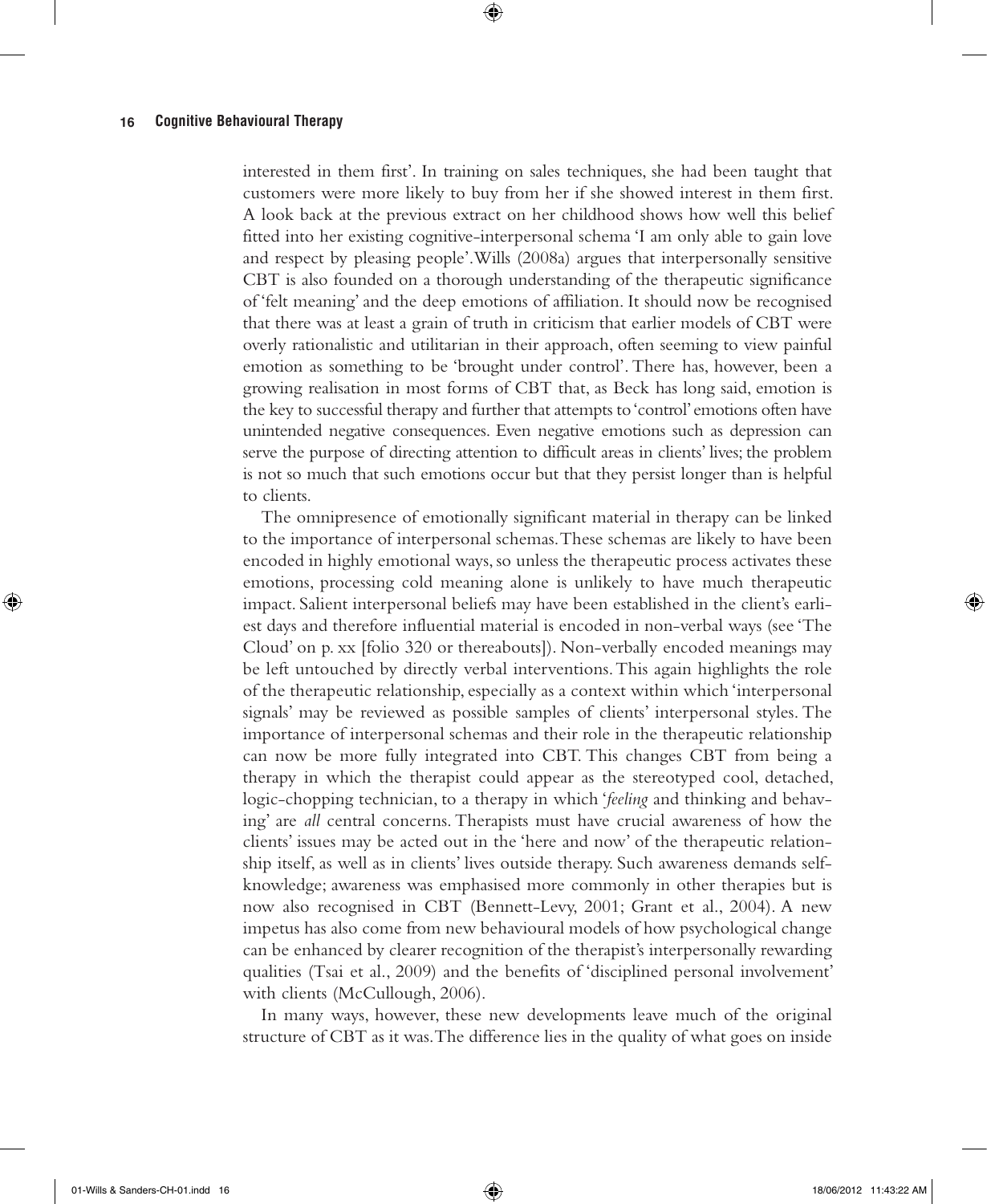that structure. Although the interpersonal model of CBT is still developing, significant accounts of it are emerging as 'compassion-focused therapy' (Gilbert, 2009) and 'interpersonally sensitive CBT' (Wills, 2008a). Further description of all the strands of this developing approach to the therapy relationship in CBT follows in Chapters 3, 7 and 8.

⊕

## **Working with Cognitive Processes**

CBT has developed new directions by adding to the previous focus on cognitive content (e.g., 'Something bad will happen') an additional focus on cognitive *processes* (e.g., spending unhelpfully long periods of time worrying that something bad will happen). CBT has increasingly elaborated on how these processes effect the development, maintenance and treatment of psychological problems. To some extent, this focus was evident even in Beck's early writing on 'fixation' (Beck, 1976/1989) and then in the highlighting of processes such as cognitive avoidance in anxiety, and in how rumination (continually thinking and worrying) maintains depression. Cognitive processes have moved more centre-stage as the roles of physiology in anxiety, and of meta-cognition ('thinking about thinking'), mindfulness and attention have been clarified. These new developments also chime in with parallel thinking on the need to enhance processes of acceptance, commitment and change, discussed in the final sections of this chapter.

## **CASE STUDY Kevin**

Kevin was a student nurse, prone to panic attacks. When he felt his pulse suddenly racing, he thought that he would collapse and believed that collapsing would lead colleagues to conclude that he could not do his job. Such catastrophic thoughts lead to a growing sense of panic, with increasing physical symptoms to match. He then used safety behaviour: he sat down. After a worrisome half hour, the symptoms began to subside. Because he had not collapsed, he deduced that he had a 'near miss': sitting down saved him. This meant, however, that he could not learn that he probably never would have collapsed, and even if he had, this would not have led to the catastrophe he feared. His panic-inducing belief therefore remained intact to strike again another day.The role of physiology is also important in formulating depression, as the next example illustrates.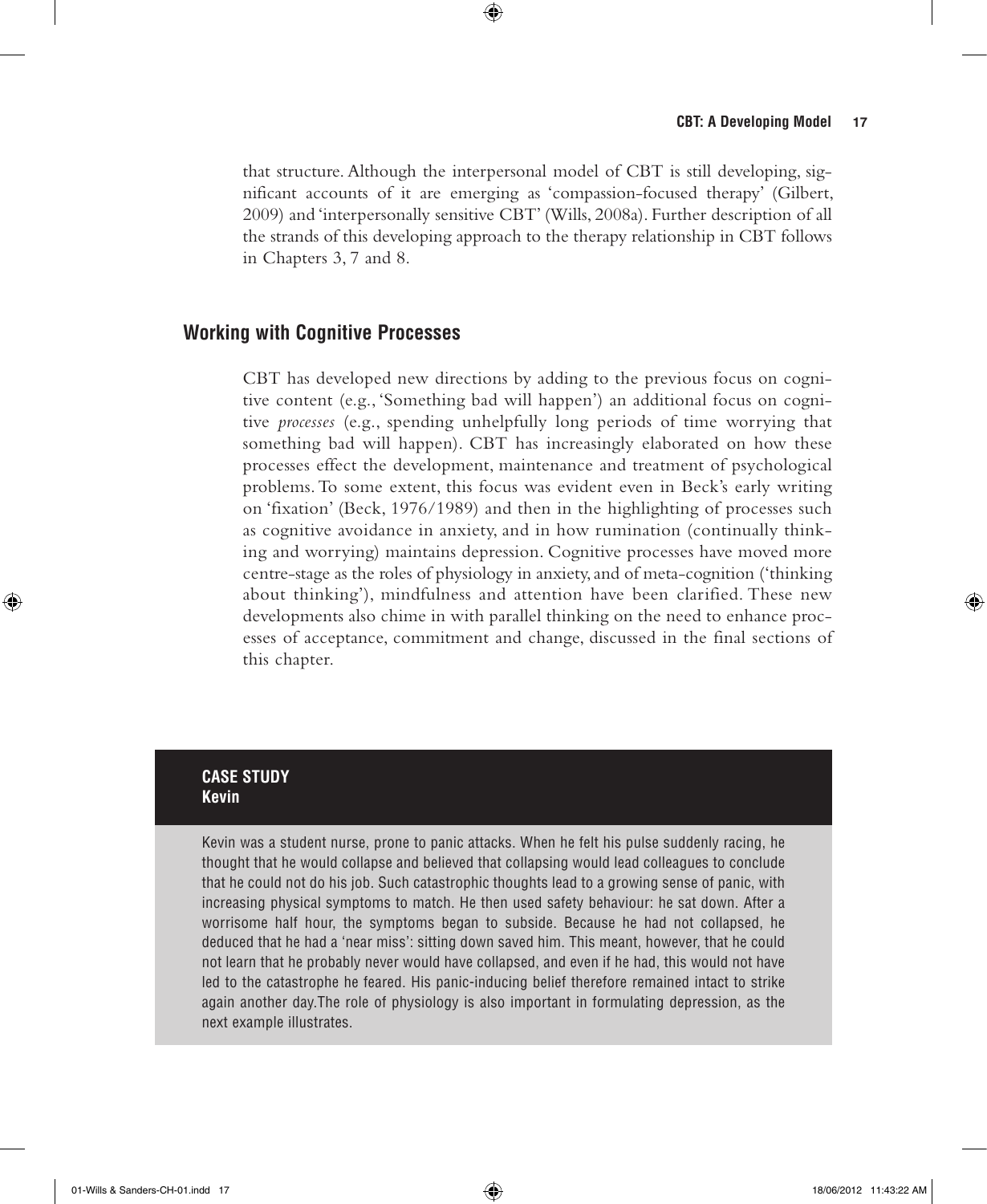# **CASE STUDY Jim**

Jim reported that every morning he awoke feeling physically uncomfortable, stiff and 'down' and habitually thought 'Oh no, not another day feeling shit'. In response to his therapist's suggestion to 'postpone worry' until later in the morning, he found he could step back and monitor the feeling more closely, he realised that he often felt some bladder or bowel discomfort because he needed the toilet. When he went to the toilet and simply got ready for the day, he noticed that he felt less uncomfortable and 'down'. He usually forgot to return to his worry later and could then resist making negative predictions about the rest of the day. He also discussed his physical sensations on waking with his wife. Although she did not get such symptoms, she reported feeling tired in the early evening. As Jim felt better in the evening, he could redefine himself as 'different from' rather than 'inferior to' his wife. These two pieces of learning helped him to get out of the vicious cycle of depression.

⊕

#### **Cognition and physiology**

Physiological factors have always played an important role in the cognitive model, particularly in understanding anxiety (Clark & Beck, 2010). Models of anxiety have looked in greater detail at the way people interpret bodily cues (interoception), which has been shown to play a key role in panic attacks (Clark, 1986). People prone to panic attacks tend to make catastrophic interpretations of normal bodily symptoms. They are often prevented from learning that these symptoms are normal and benign by using 'safety behaviours' (Salkovskis, 1996). The following examples illustrate how thinking about physical symptoms may be integrated into the cognitive behavioural model.

## **Metacognition**

Traditionally, CBT has worked with the language (declarative) content of negative thoughts and beliefs. When new therapists first try cognitive methods, they often report the difficulty that the client may report being *intellectually convinced* that, for example, they are not 'stupid', yet may not be 'emotionally convinced' and thus will continue to 'feel as if' they are stupid (Dryden, 2006). This may be because traditional CBT methods that challenge the content of thought only touch the output of relevant cognitive processes, whereas it would be more effective to address the processes themselves to explore how people arrive at what they 'know'.

Metacognitive therapy includes analysis of the role individuals' thinking about their thinking plays in the development of psychological problems. For example,

♠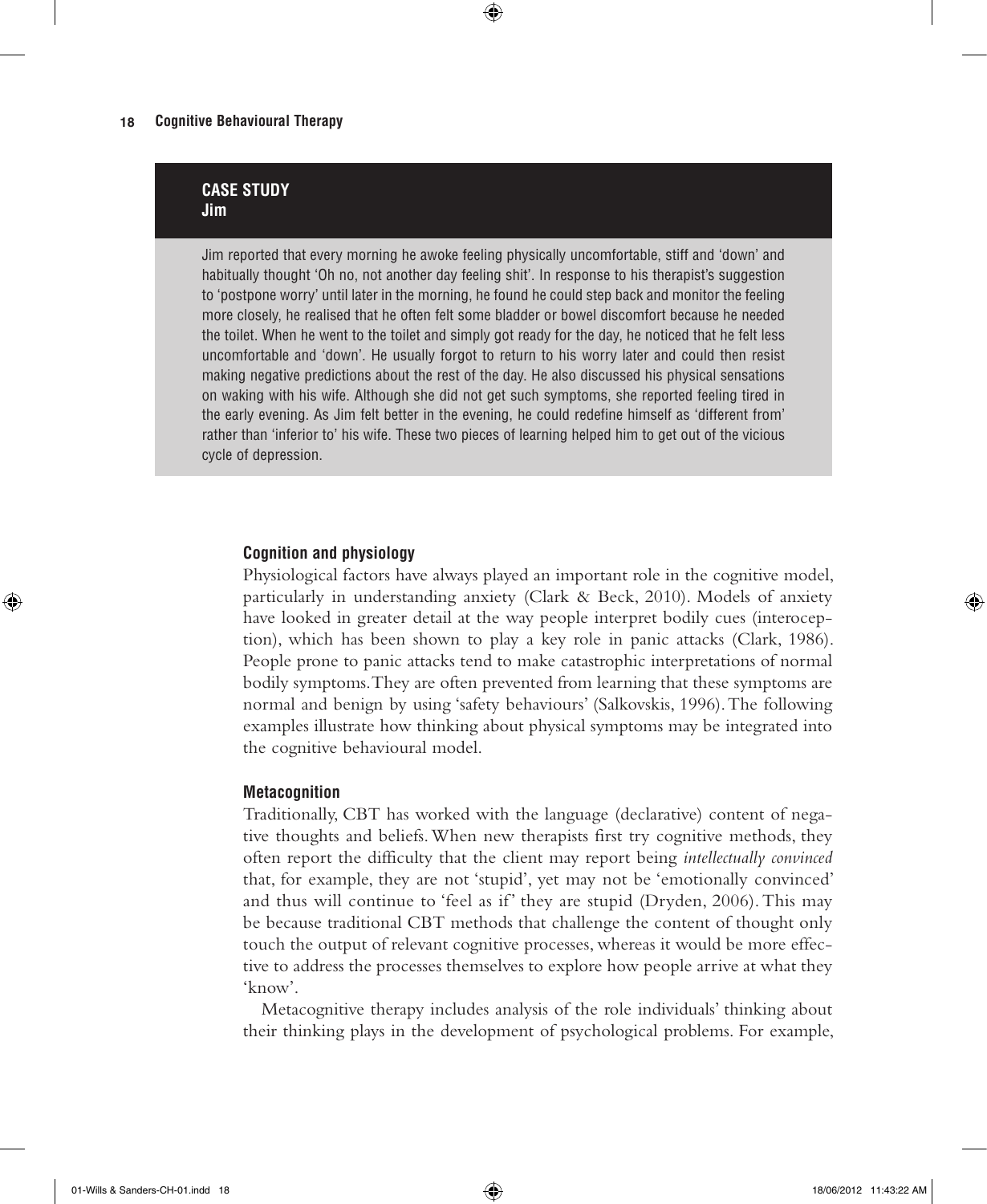clients who are anxious usually have numerous negative, anxiogenic thoughts. What is of interest is not simply the content and meaning of specific thoughts, but the meaning of thinking in this particular way. Wells (2009) distinguishes between direct (type 1) worries, such as 'I will never be well again', and meta-cognitive (type 2) worries, such as 'Worrying like this will fry my brain'. As well as these negative metacognitive worries, problems can also be maintained by 'positive' metacognitive beliefs such as 'Worrying keeps me from nasty surprises'. Wells (2009) offers formulations and treatment plans based on a meta-cognitive perspective for a range of problems in depression and the anxiety disorders. The case of Sasha, a 43-year-old insurance clerk, illustrates this process.

⊕

## **CASE STUDY Sasha**

Sasha woke up worrying about the day to come, and went to bed worrying about what had happened in the day and what might happen the next day. Therapy initially focused on the distorted content of these worries, and helped her challenge her thinking. She reported that the process of evaluating her thoughts made sense in her head, but she continued to feel awful, worrying as much as ever. Therapy then moved to a meta-cognitive level, looking at the meaning of her worrying thoughts. She believed that not worrying would mean the things that got to her would be more likely to happen. Worrying alerted her to react quicker and would prevent terrible things happening in the first place. If she were not to attend to her worries, she might forget to do important things. Stepping outside her thought content to look at the meaning of the process was necessary before Sasha could begin to change her worry patterns.

Rachman (2003) and Salkovskis et al (1998) offer similar analyses for clients with obsessive-compulsive difficulties, where clients believe that the fact they have 'bad thoughts' is in itself significant, proving something 'bad' about her. Bad thoughts are given enhanced significance and taken as indicating that something bad might happen, reflecting the client's excessive degree of personal responsibility for harm to self or others (Salkovskis et al., 1998). These clients often combine ritualistic behaviours, such as compulsive washing or checking, with 'neutralising', such as trying to stop the thoughts or replace 'bad' with 'good' ones. They are thus prevented from learning that the thoughts are normal, insignificant and harmless. As well as working on the specific content of thoughts, analysis of the meaning of thought processes is an additional effective and fruitful intervention.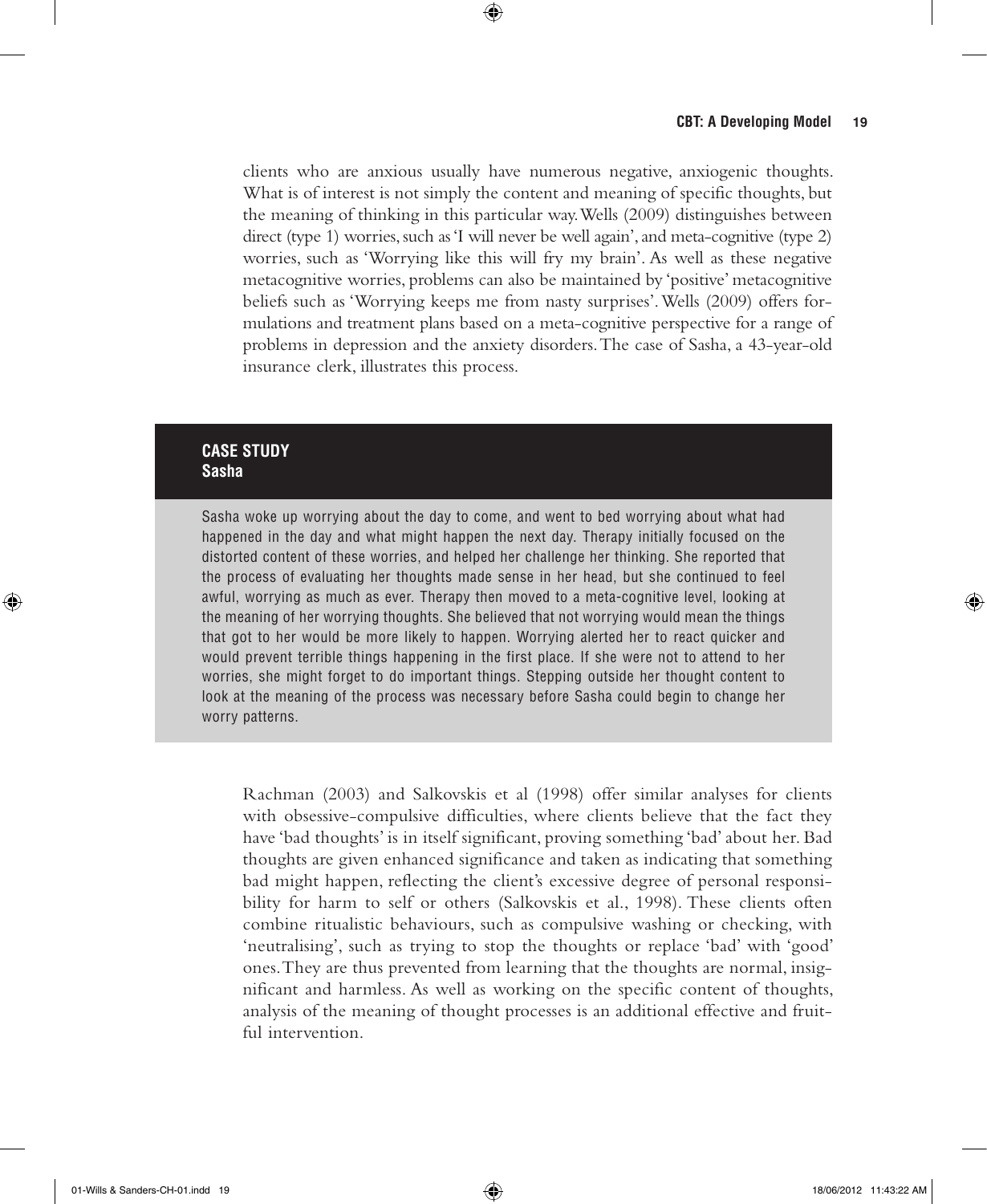# **CASE STUDY Christopher**

Christopher felt plagued with anxiety after walking past people in the street and imagining them slipping on the pavement and hurting themselves. He felt very guilty, believing that the fact he had those thoughts was as good as him wanting the accident to happen, and may even have increased the chance of accidents for which he would be responsible. If people were to slip and hurt themselves, he would not only be responsible for injury to them, but doubly responsible because he had failed to prevent catastrophe. Christopher tried to assuage his guilt by praying several times an hour.

⊕

## **Attentional processes and mindfulness**

Shifts in perspective that help us to feel better often have a degree of mystery about them. One day we may feel preoccupied by a glitch in our lives that is going less well than we would like; yet another day we can think, as one client once put it, 'Well, it is a sunny day after all'. The ability to step back from negative thinking in a liberating way – 'decentering from' or 'defusing' it in the technical terminology – is one that comes and goes for most of us. The decentering manoeuvre, however, is particularly difficult to achieve when we are mired in the ruminative thinking so prominent in anxiety disorders and depression.

## **CASE STUDY Sally**

♠

Sally suffered from a disabling combination of panic attacks and health anxiety. Interventions aimed to change the way she paid attention to her 'symptoms' at the start of the day were part of treatment designed to reduce the overall effects of these problems. Rather like Jim, presented earlier in this chapter, Sally often awoke immediately experiencing aches, pains and discomforts. She would then scan her body for other 'symptoms', often quickly reaching the conclusion that she had a major illness such as cancer. Attempts to counter this thinking via thought records proved unsuccessful, partly because the threat of cancer is a long-term one and so not easy to disconfirm. At this point, the therapist reflected on the way he himself handled this type of early morning feeling and suggested that Sally could try an experiment, during which she would merely 'notice' such symptoms on waking and postpone any serious evaluation of them until 10 am. Sally accepted the rationale for this manoeuvre: that if the aches and pains were only passing phenomena, they might well have gone by that time. This proved a revelation in that not only had such aches all but gone by that time but also on rare occasions when they did persist they were less serious and intrusive.

This relatively informal approach to attentional processes has been greatly supplemented in more recent years by the development of more systematic treatment approaches to problems of attention. In this book, we will particularly focus on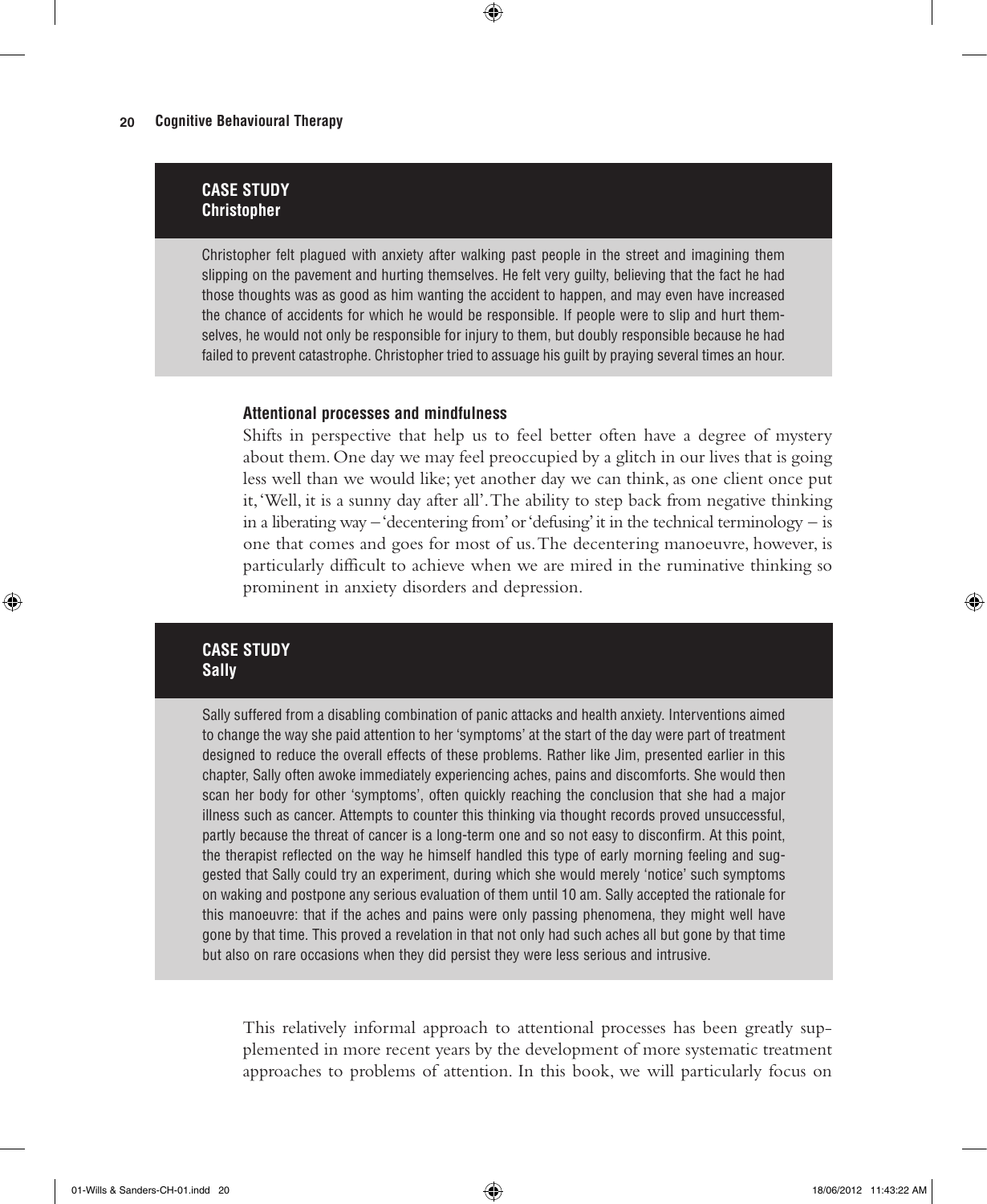mindfulness based cognitive therapy (MBCT) (Segal et al., 2002) and attentional training (ATT) Wells, 2009), both discussed later in more detail. Mindfulness, drawing on the traditions of meditation and yoga, has developed ways of helping people view life experiences in less driven and more mindful ways. Attentional training has developed systematic ways of helping clients to shift their focus of attention while they are having negative experiences.

⊕

## **THE DEVELOPING MODEL OF THE THERAPY PROCESS**

The scope of CBT is ever widening, both in terms of its application to an increasing number of difficulties and in terms of a wider use of therapeutic interventions within its overall structure. In this new scenario, the concept of 'formulation', described in detail in Chapter 3, becomes even more useful. If we think of the formulation as a map of client issues likely to be relevant in therapy, then we can see that it offers us many different points from which we may start and many different possible directions in which we may proceed. We could, for example, choose to proceed in the way of standard CBT and begin to work at the symptom level – the 'top down' approach. Increasing emphasis on working with emotions in CBT allows us to work in primary and direct ways with feeling, perhaps taking techniques from experiential therapies such as focusing (Gendlin, 1998; Greenberg, 2011). There is also a growing interest in working with emotions and imagery within a cognitive framework (Hackmann et al., 2011). Stopa (2009), for example, argues that imagery work has a special ability to access emotions and therefore is relevant to CBT, with many problem areas from anxiety symptoms to schema-focused issues. Beck & Emery (1985) described using imagery as a way of understanding the meaning that the client attributes to images or dreams, and also how reprocessing images can result in the development of more functional imagery.

As new ways of working in CBT evolve, rather than always starting with NATs, options to start elsewhere (e.g., with behaviours or emotions or at the deeper level of assumptions, core beliefs and schema) open out. Deeper cognitions may be less conscious than more surface-level NATs, so that this type of CBT may bear more resemblance to psychodynamic or emotion-focused therapies. The more explorative style of the schema-focused (Young et al., 2003) and 'constructivist' (Liotti, 2007) approaches put more emphasis on taking a developmental history and spending time working at that level. Assessment in CBT may now include more emphasis on historical and developmental analysis, allowing for more exploration of the origins of the client's core beliefs and schemas. This trend also allows many clients to tell their stories from the beginning, giving a bottom-up historical perspective on their difficulties.

In newer versions of CBT events in the therapeutic relationship may be used as markers, for both client and therapist, of unhelpful patterns that may be frequent outside therapy. Safran and Muran (2000) and Liotti (2007) have used ideas from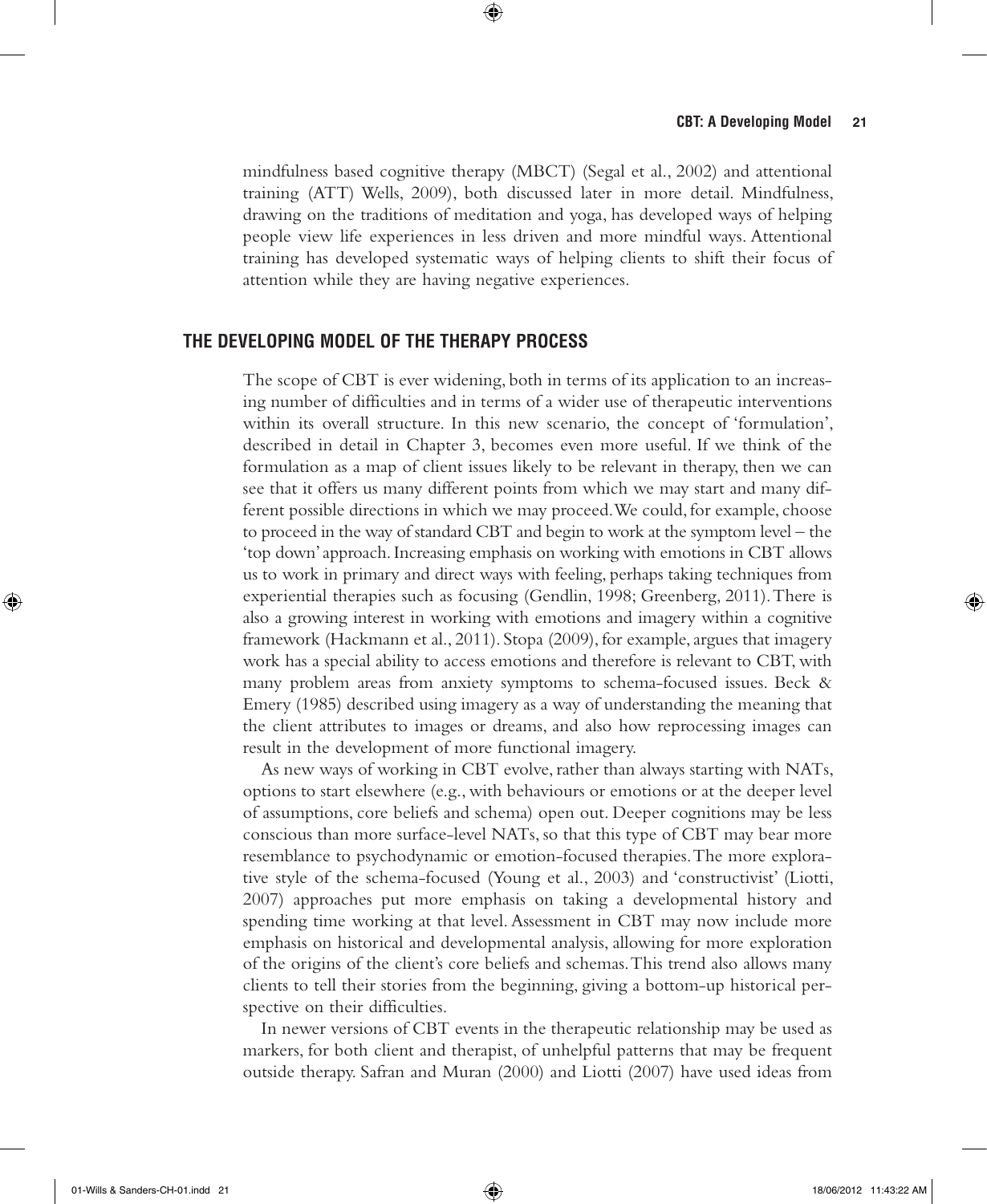both experiential and psychodynamic therapy to build cognitive-interpersonal perspectives for working with the therapeutic relationship. For example, if a client has had a poor attachment experience, then they may develop a core belief that 'people are not trustworthy'. They may carry that belief with them into therapy and 'incidents' may happen in which mistrust in the therapist will occur. In a similar way behaviour therapists have also stressed interpersonal processes – in this case related to interpersonal reinforcement (Tsai et al., 2009) and 'disciplined personal involvement' (McCullough, 2000, 2006) – that can be consciously used to enhance therapy.

⊕

Incidents when interpersonal issues surface offer golden opportunities to highlight the client's immediate 'hot' thoughts and schemas. Therapists can use the skill of immediacy to work with what is there in the room (Wills, 2008a) and interpersonal tangles resulting from such schemas can be worked through in the relative safety of the therapy setting, for example by what Young et al. (2003) call 'limited re-parenting'. New interpersonal behaviours can then be practiced in therapy sessions before being tried out 'for real' in the client's social environment.

# **CASE STUDY Mary**

♠

Mary could see the origin of her 'people pleasing' and how it was driven by a lack of self-validation and self-esteem. She also identified an unhelpful assumption that 'I must work harder and harder to please people if I am to ever get respect and recognition'. Her people-pleasing style was sometimes active in therapy when she showed behaviour designed to 'please' the therapist. The therapist's supervisor advised him to look at how Mary could be more playful, first with her therapist and then with her colleagues. By saying things like 'I bet I really get up your nose sometimes', she could express empathy for others and, at the same time, get useful feedback from them. Mary's pattern was so ingrained that it took time for her to dare to experiment with being 'playful'. Yet eventually she did begin to get experiential and emotional disconfirmation of her belief. One day she refused to clear up the office. She sought feedback from a colleague by asking: 'I bet that surprised you, didn't it?' The colleague laughed and said that people would respect her more if she surprised them more often.

# **THE 'THIRD WAVE' IN CBT: THE NATURE OF CHANGE AND THE STANCE OF THE THERAPIST**

It has been hypothesised that a 'third wave' of CBT has developed over the last decade or so, following on from the first, behavioural wave in the 1950s and 60s and the second, cognitive wave in the 1970s and 80s (Hayes et al., 2004). This has developed from clinicians questioning basic assumptions of previous CBT models: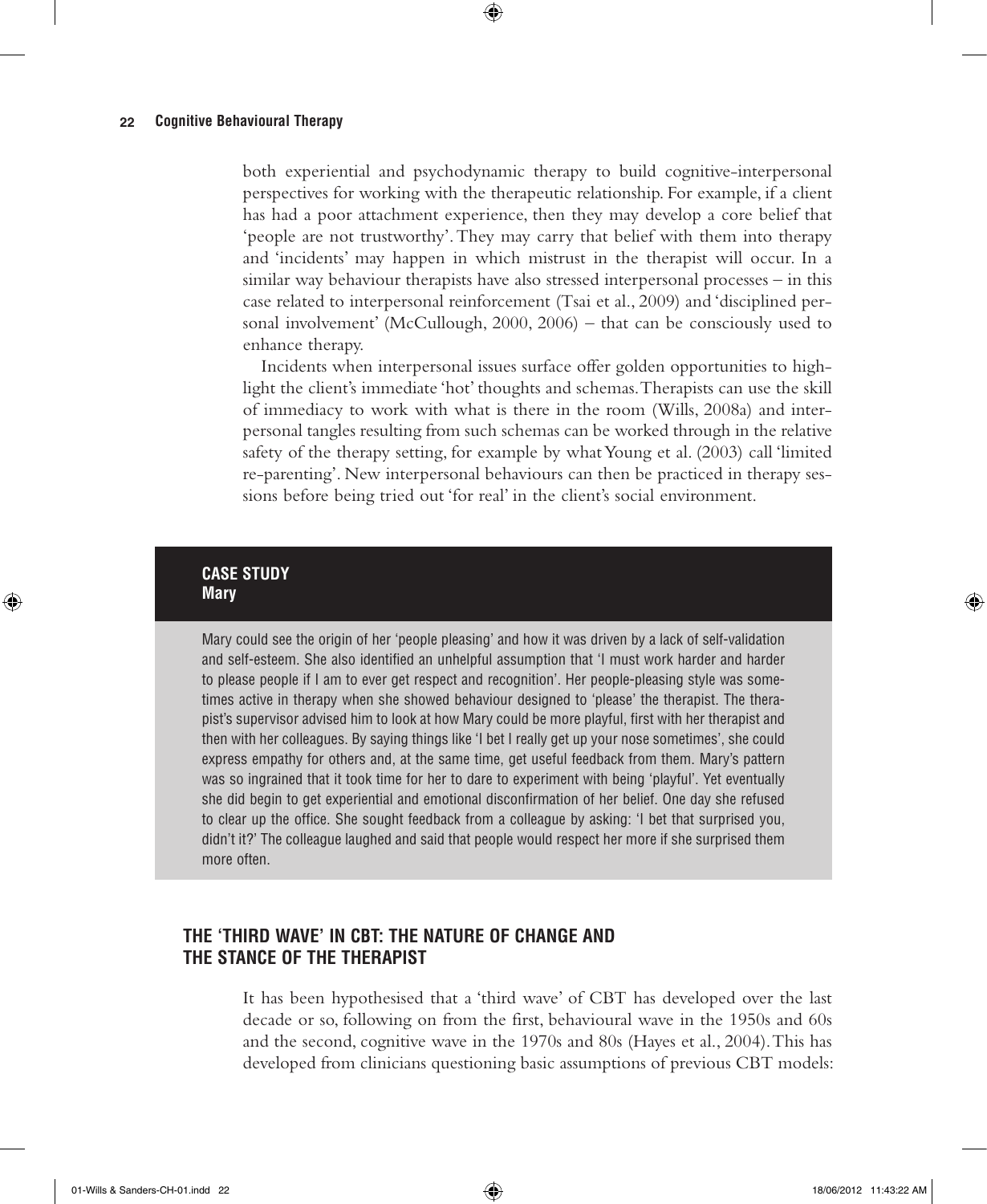Is change always a good thing? Is doing always better than being? Newer CBT models are developing methods based on acceptance to help clients to move between acceptance and change rather than automatically aiming for change. They are more likely to use experiential strategies, encouraging broader and more flexible client repertoires. There is more emphasis on therapists' interpersonal issues as well as those of clients. This wave is open to older traditions of mindfulness, spirituality, personal values and relationships (Teasdale, 2004). One intriguing issue is the slightly counter-intuitive role that a revitalised behavioural perspective plays in the new perspective. What does this mean in practice?

⊕

Hayes et al. (1999) have pointed out that although many people believe that they can 'get better' by changing negative patterns of thought and behaviour, these patterns are remarkably persistent and seem at times to defy rational analysis and treatment. CBT has perhaps had a default position of being overly rational in its treatment objectives, assuming that the client will want to take on board a therapy and model of change that makes so much sense to therapists. Clients may have considerable 'sunk costs' already invested in their old strategies and may even expect that therapists will design strategies that will confirm or at least be compatible with their own (Leahy, 2001). They may hope that significant others can be persuaded to do things their way and so may not be looking for a strategy based on them as active agents. Sometimes old patterns are based on lack of acceptance of problems, perhaps concealed by blaming another or in over-ambitious plans to transcend difficulties. Clients may not fully realise that change is hard work and takes a great deal of commitment. If CBT is undertaken in this spirit, it is likely to founder. Thus Hayes and colleagues (1999) have termed their approach to CBT 'acceptance and commitment therapy' (ACT). This approach demands subtle shifts in the role of therapists, including ensuring that both acceptance and commitment are tackled first before engaging in the more problem-centred and active aspects of CBT.

## **CASE STUDY Don**

Don came into therapy secretly resenting his partner's injunction that the only way he could save their relationship was to become a 'new man'. In the event, however, no matter how sensitive or how much of a 'new man' he tried to make himself, he could not succeed in making her want him back. Therapy had been subverted into a new version of the way he had always tried to 'win her back' before. Working on his patterns of thinking, feeling and doing were potentially helpful to him, and yet the goal for such work had been hijacked by his old pattern. When his therapist eventually realised that this 'putting on an identity' was not a productive strategy, it was difficult to convey this to him. It was only when Don discovered that his partner was having an affair, from even before therapy, that fury released him from this nonsensical strategy and he moved quickly thereafter towards psychological health and a new, much happier relationship.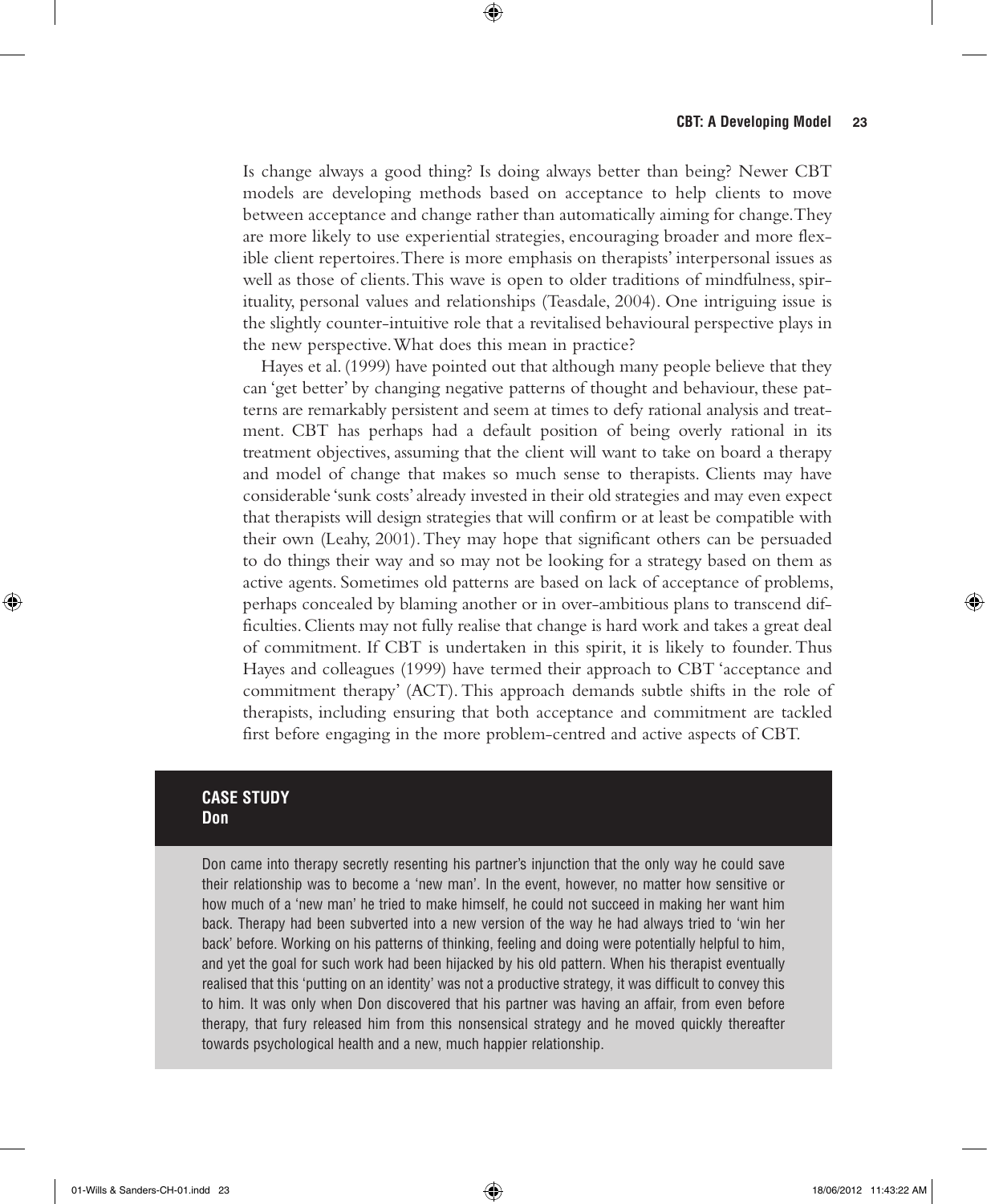Hayes et al. (1999) suggest that therapists who are over-reliant on rational change processes could develop a more nuanced understanding of irrational factors that can influence change. Therapists need strategies that help clients to fully accept their problems and to commit to experimentation with new styles of being. ACT therapists maintain that tracks leading to change are mined with behavioural and language traps and suggest many helpful ways of defusing such impediments throughout therapy.

⊕

A further aspect of the 'third wave' is the integration of mindfulness into CBT, not only in the form of explicit mindfulness practices such as those taught in MBCT (Segal et al., 2002), but in more mindful ways of conducting therapy. The complex relationship between acceptance, mindfulness and change is well conceptualised in dialectical behaviour therapy (DBT) for people with severe, long-term difficulties. DBT aims to teach people to examine, accept and change patterns of thought and behaviour using meditation and acceptance strategies in order to stay with, and sooth bad feelings and make informed choices about change (Linehan, 1993). MBCT is described in Chapter 8.

The full implications of these more strategic ways of thinking about CBT are still being worked through and embedded in the model. They suggest to us, however, a new angle on an old chestnut. How do we keep the clarity of the cognitive and behavioural models and yet at the same time make them flexible enough to be adapted to the differing needs of individual clients? The concepts of acceptance, commitment and mindfulness can help us to develop answers for questions long suggested for initial assessment interview (Wills, 2008a):

- What is/are your exact goal/s at this time?
- What other solutions have you tried with this problem?
- How hopeful are you that therapy can help you at this time?

## **CONCLUSION**

Now almost 50 years old, CBT is no longer the 'new kid on the block' but is a well-established model of psychological therapy. It continues to show great vibrancy and a capacity to develop in sometimes surprising ways. CB therapists, but especially perhaps 'Beck and his group' (Wills, 2009), have always shown a capacity to listen to criticisms, and to change where appropriate. Although constructivist, schema-focused and attention-related models of CBT seem to have many differences from the original model, they also carry much of the older paradigm with them. For example, it is indeed debatable whether a true reading of Beck's earlier works does sustain the later accusations of being over-rational (Weishaar, 1993; Wills, 2009). It is probably more accurate to see the different ways of working as being on a continuum. Rather than replacing the old, newer approaches represent extensions